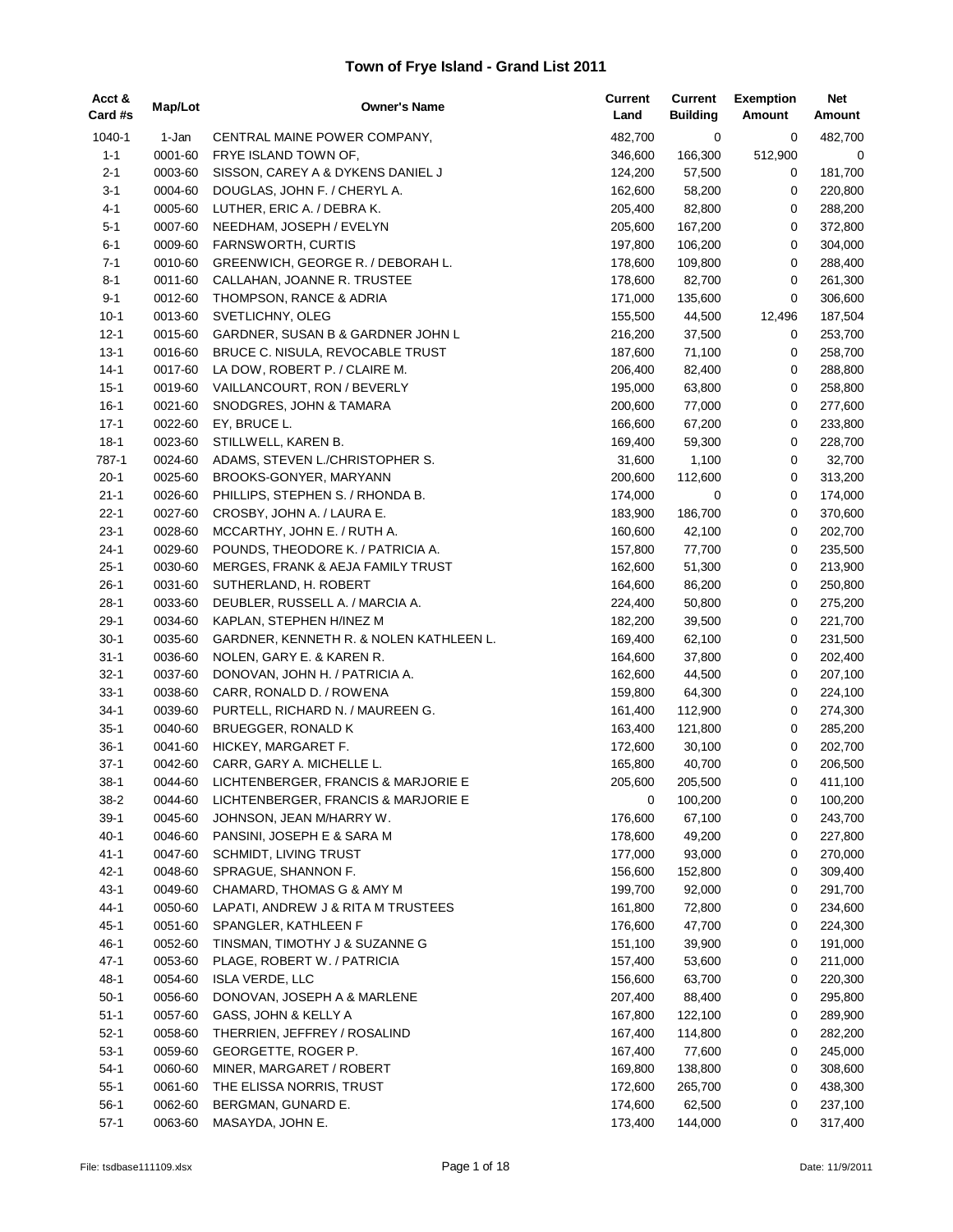| Acct &<br>Card #s | Map/Lot | <b>Owner's Name</b>                       | <b>Current</b><br>Land | Current<br><b>Building</b> | <b>Exemption</b><br>Amount | <b>Net</b><br><b>Amount</b> |
|-------------------|---------|-------------------------------------------|------------------------|----------------------------|----------------------------|-----------------------------|
| $58-1$            | 0064-60 | DESFOSSES, ROBERT R. / CAROLINE S.        | 173,000                | 40,800                     | 0                          | 213,800                     |
| $59-1$            | 0065-60 | DIANA G. LUCHOR, LIVING TRUST             | 163,400                | 109,100                    | 0                          | 272,500                     |
| $60-1$            | 0066-60 | STANFORD, LELAND P. / KATHLEEN P.         | 160,600                | 141,500                    | 0                          | 302,100                     |
| $61 - 1$          | 0067-60 | CIULLA, STEPHEN M.                        | 162,600                | 169,400                    | 0                          | 332,000                     |
| $62 - 1$          | 0068-60 | SAUNDERS, MICHAEL G.                      | 161,400                | 55,500                     | 7,810                      | 209,090                     |
| $63-1$            | 0069-60 | SAUNDERS, MARY JO                         | 165,800                | 205,100                    | 0                          | 370,900                     |
| $64-1$            | 0070-60 | ORSZAG, STEVEN / REBA                     | 165,800                | 99,100                     | 0                          | 264,900                     |
| $65-1$            | 0071-60 | ORSZAG ASSOCIATION, ORSZAG ASSOCIATION    | 170,600                | 288,600                    | 0                          | 459,200                     |
| 66-1              | 0072-60 | TRAVIS, FAMILY TRUST                      | 182,600                | 283,200                    | 0                          | 465,800                     |
| $67-1$            | 0073-60 | JOHNSON, MONROE J. / NAN M.               | 191,600                | 119,200                    | 0                          | 310,800                     |
| 68-1              | 0074-60 | LIMAURO, REBECCA A TRUSTEE                | 196,600                | 98,700                     | 0                          | 295,300                     |
| 866-1             | 0075-60 | FRYE ISLAND INC.,                         | 16,200                 | 0                          | 16,200                     | 0                           |
| 867-1             | 0076-60 | FRYE ISLAND INC.,                         | 13,100                 | 0                          | 13,100                     | 0                           |
| $70-1$            | 0079-60 | CHARRETTE, EDMOND E./MARIA T. TRUST       | 205,400                | 118,600                    | 0                          | 324,000                     |
| $71-1$            | 0080-60 | COGLIANDRO, RICHARD                       | 164,200                | 53,800                     | 0                          | 218,000                     |
| $72-1$            | 0081-60 | BULLOCK, ROBERT J. / MAURA N.             | 168,600                | 49,100                     | 0                          | 217,700                     |
| $73-1$            | 0082-60 | BURBANK, ROBERT F. / MARIE R.             | 175,800                | 57,400                     | 0                          | 233,200                     |
| 74-1              | 0083-60 | BLAND, SHAWN & ANN MARIE                  | 173,400                | 149,100                    | 0                          | 322,500                     |
| $75-1$            | 0084-60 | COMERFORD, ROBERT B & JANET L.            | 178,600                | 68,700                     | 0                          | 247,300                     |
| 76-1              | 0085-60 | CEDRONE, RONALD M / ELLEN F               | 171,400                | 158,400                    | 0                          | 329,800                     |
| $77-1$            | 0086-60 | MEYER, PATRICIA D.                        | 162,600                | 135,800                    | 0                          | 298,400                     |
| $78-1$            | 0087-60 | ANNE M. DUPUY, REVOCABLE TRUST            | 158,600                | 50,700                     | 0                          | 209,300                     |
| 79-1              | 0088-60 | FITZGERALD, WILLIAM A. / BARBARA TRUSTEES | 174,600                | 174,500                    | 0                          | 349,100                     |
| $80-1$            | 0089-60 | PATTERSON, ELLEN M.                       | 182,600                | 231,900                    | 0                          | 414,500                     |
| $81 - 1$          | 0090-60 | RUSSELL, ALAN C. / LAURA W.               | 187,600                | 191,200                    | 0                          | 378,800                     |
| 874-1             | 0091-60 | FRYE ISLAND INC.,                         | 15,500                 | 0                          | 15,500                     | 0                           |
| $83-1$            | 0093-60 | GRUNER, CHRISTOPHER & YOUNG JEANNE        | 204,600                | 99,500                     | 0                          | 304,100                     |
| 84-1              | 0094-60 | CONTROVILLAS, WM J. & ELEANOR TRSS        | 170,600                | 50,400                     | 0                          | 221,000                     |
| $85 - 1$          | 0099-60 | LEPAGE, ALBERT A. / DIANE M.              | 55,900                 | 47,500                     | 0                          | 103,400                     |
| $86-1$            | 0101-60 | GILMAN, STEVEN A                          | 32,000                 | 0                          | 0                          | 32,000                      |
| $87-1$            | 0102-60 | <b>BERK, JENNIFER</b>                     | 32,000                 | 0                          | 0                          | 32,000                      |
| 885-1             | 0104-60 | FRYE ISLAND, TOWN OF                      | 4,000                  | 0                          | 4,000                      | 0                           |
| 884-1             | 0105-60 | FRYE ISLAND INC.,                         | 2,000                  | 0                          | 2,000                      | 0                           |
| 88-1              | 0106-60 | GILMAN, STEVEN A.                         | 32,000                 | 0                          | 0                          | 32,000                      |
| 89-1              | 0107-60 | NASRULLAH, MOHAMMED / SALEEM              | 32,000                 | 0                          | 0                          | 32,000                      |
| $90 - 1$          | 0108-60 | BRUCE C. NISULA, REVOCABLE TRUST          | 43,800                 | 105,100                    | 0                          | 148,900                     |
| $91 - 1$          | 0109-60 | BRAGA, ZELIA F.                           | 36,700                 | 0                          | 0                          | 36,700                      |
| 815-1             | 0110-60 | BRAGA JR., RICHARD A / ZELIA              | 47,000                 | 55,800                     | 0                          | 102,800                     |
| $92 - 1$          | 0111-60 | ADAMS, CHRISTOPHER S & STEVEN L           | 56,600                 | 132,200                    | 0                          | 188,800                     |
| $94-1$            | 0113-60 | NORGREN, ERIK                             | 26,300                 | 121,900                    | 0                          | 148,200                     |
| $95 - 1$          | 0114-60 | BROWN JR., NORMAN W.                      | 46,600                 | 88,600                     | 0                          | 135,200                     |
| $96-1$            | 0115-60 | STEWART, PHILLIP N.                       | 46,600                 | 127,000                    | 0                          | 173,600                     |
| $97-1$            | 0116-60 | DUTTON, ARLENE CLOUSER TRUSTEE            | 46,600                 | 51,100                     | 0                          | 97,700                      |
| $98-1$            | 0117-60 | DUTTON, ARLENE CLOUSER                    | 33,500                 | 0                          | 0                          | 33,500                      |
| 99-1              | 0118-60 | RAY, CREED/BARBARA                        | 47,900                 | 96,000                     | 0                          | 143,900                     |
| $101 - 1$         | 0120-60 | HEITZ, KENNETH W. / LISA A.               | 56,600                 | 138,100                    | 0                          | 194,700                     |
| $102 - 1$         | 0121-60 | HEITZ, KENNETH W. & LISA A.               | 32,000                 | 0                          | 0                          | 32,000                      |
| $103-1$           | 0122-60 | SUTHERLAND, H. ROBERT                     | 32,000                 | 0                          | 0                          | 32,000                      |
| $104 - 1$         | 0123-60 | ROBINSON, TODD & JILL                     | 43,600                 | 41,600                     | 0                          | 85,200                      |
| $105 - 1$         | 0124-60 | Town of Frye Island,                      | 29,000                 | 0                          | 29,000                     | 0                           |
| 818-1             | 0127-60 | Town of Frye Island,                      | 30,000                 | 0                          | 30,000                     | 0                           |
| 861-1             | 0128-60 | FRYE ISLAND, TOWN OF                      | 1,900                  | 0                          | 1,900                      | 0                           |
| $106-1$           | 0129-60 | SULLIVAN, MARK W. / MARILYN A.            | 44,100                 | 111,400                    | 0                          | 155,500                     |
| $107 - 1$         | 0130-60 | KEANE, CHRISTOPHER & MURDOCK LIND         | 32,000                 | 0                          | 0                          | 32,000                      |
| $108-1$           | 0132-60 | FRYE ISLAND, TOWN OF                      | 3,600                  | 0                          | 3,600                      | 0                           |
| $109-1$           | 0134-60 | DAVIS, KENNETH B./BRENDA R.               | 46,600                 | 113,200                    | 0                          | 159,800                     |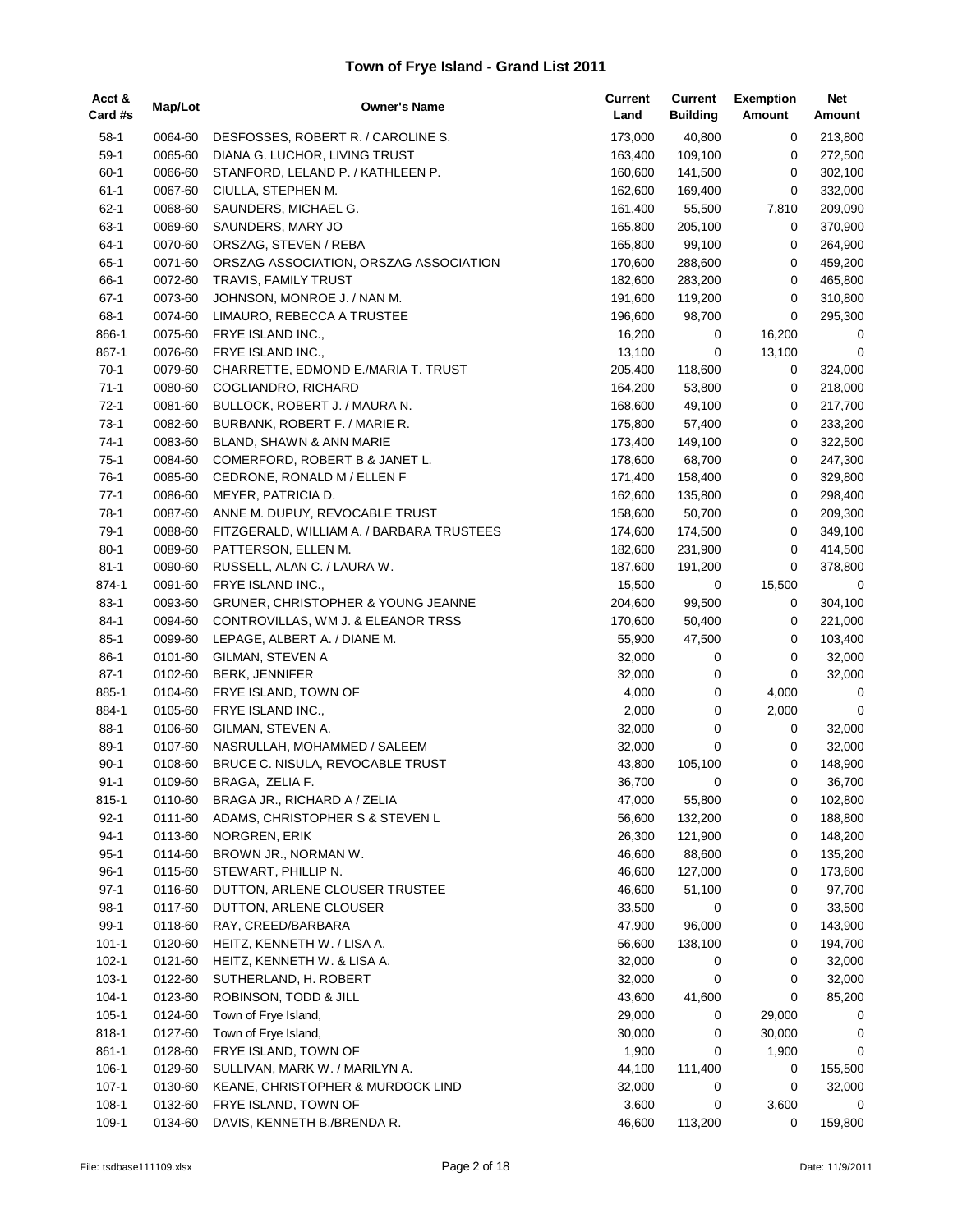| Acct &<br>Card #s | Map/Lot | <b>Owner's Name</b>                    | <b>Current</b><br>Land | <b>Current</b><br><b>Building</b> | <b>Exemption</b><br>Amount | <b>Net</b><br>Amount |
|-------------------|---------|----------------------------------------|------------------------|-----------------------------------|----------------------------|----------------------|
| $110 - 1$         | 0135-60 | VON HUSEN, JOHN/SALLY FORD VON HUSEN   | 32,800                 | 0                                 | 0                          | 32,800               |
| $111 - 1$         | 0136-60 | LUBAS, JOHN M. & TRACEY L.             | 52,000                 | 57,900                            | 0                          | 109,900              |
| 863-1             | 0137-60 | FRYE ISLAND, TOWN OF                   | 1,900                  | 0                                 | 1,900                      | 0                    |
| $112 - 1$         | 0138-60 | PLAGE, MICHAEL R AND MARINE            | 30,000                 | 0                                 | 0                          | 30,000               |
| $113 - 1$         | 0139-60 | PLAGE, MICHAEL R                       | 45,600                 | 111,800                           | 0                          | 157,400              |
| $114 - 1$         | 0140-60 | OCONNOR, LOIS A.                       | 31,000                 | 0                                 | 0                          | 31,000               |
| $115 - 1$         | 0141-60 | HIRSCH, JAMES R. / BETH A.             | 45,900                 | 150,100                           | 0                          | 196,000              |
| $116 - 1$         | 0142-60 | <b>CORTHELL, JAMES</b>                 | 31,600                 | 0                                 | 0                          | 31,600               |
| $117 - 1$         | 0143-60 | WILSON, DONALD / JANE M.               | 46,300                 | 71,100                            | 0                          | 117,400              |
| $118 - 1$         | 0144-60 | PHELAN, DAVID M.                       | 31,900                 | 0                                 | 0                          | 31,900               |
| 119-1             | 0145-60 | ATKINSON, JOHN A. / JACQUELINE A.      | 44,900                 | 133,500                           | 0                          | 178,400              |
| $120 - 1$         | 0146-60 | TULLOCH, COLLEEN M. & JOHN G           | 47,900                 | 84,200                            | 0                          | 132,100              |
| $121 - 1$         | 0147-60 | BRYANT, JAY                            | 47,500                 | 0                                 | 0                          | 47,500               |
| $122 - 1$         | 0148-60 | 5G'S, TRUST                            | 48,000                 | 56,700                            | 0                          | 104,700              |
| $123 - 1$         | 0149-60 | LACERTE, REALTY TRUST OF 2007          | 48,500                 | 227,700                           | 0                          | 276,200              |
| $124 - 1$         | 0150-60 | SAUNDERS, MICHAEL / MARY JO            | 32,700                 | 0                                 | 0                          | 32,700               |
| $125 - 1$         | 0151-60 | BROWN, JOHN R & PATRICIA P             | 46,300                 | 105,500                           | 0                          | 151,800              |
| $126 - 1$         | 0152-60 | <b>BROWN, PATRICIA</b>                 | 34,300                 | 0                                 | 0                          | 34,300               |
| $127 - 1$         | 0153-60 | JOHNSON, MONROE J. / NAN M.            | 33,900                 | 0                                 | 0                          | 33,900               |
| 128-1             | 0154-60 | ANTON, JAY E.                          | 48,100                 | 53,600                            | 0                          | 101,700              |
| 129-1             | 0155-60 | ALBINO, STEPHEN A.                     | 45,700                 | 78,500                            | 0                          | 124,200              |
| $130 - 1$         | 0156-60 | <b>TORIGIAN, STEVEN / MICHELLE</b>     | 47,500                 | 47,600                            | 0                          | 95,100               |
| 132-1             | 0158-60 | CLARK, WATSON / JOANNE                 | 57,300                 | 167,600                           | 0                          | 224,900              |
| 133-1             | 0159-60 | MCCARTHY, TIMOTHY E. / MARY A.         | 46,600                 | 125,700                           | 0                          | 172,300              |
| 134-1             | 0160-60 | BRAUN, WILLIAM / ELENOR                | 56,600                 | 215,700                           | 0                          | 272,300              |
| 136-1             | 0162-60 | BOYD, ROBERT E. / GERALDINE A.         | 46,600                 | 95,800                            | 0                          | 142,400              |
| $137 - 1$         | 0163-60 | MACLEOD, SCOTT & ERIN                  | 34,700                 | 0                                 | 0                          | 34,700               |
| 138-1             | 0164-60 | HURLEY, MICHAEL / ANNE                 | 56,400                 | 47,200                            | 0                          | 103,600              |
| 139-1             | 0166-60 | SHAUGHNESSEY, DAVID G. / JOAN E.       | 46,200                 | 86,300                            | 0                          | 132,500              |
| $140 - 1$         | 0167-60 | KILBURN, STEVEN P.                     | 45,200                 | 67,000                            | 0                          | 112,200              |
| $141 - 1$         | 0168-60 | MEAD, ANDREW & DEIDRE                  | 26,800                 | 0                                 | 0                          | 26,800               |
| $142 - 1$         | 0169-60 | KIRNER, MICHAL K. / MARIANNE E.        | 43,300                 | 108,800                           | 0                          | 152,100              |
| $143 - 1$         | 0170-60 | CIARCIA, MICHAEL A. / MARGARET A.      | 46,600                 | 85,300                            | 0                          | 131,900              |
| 144-1             | 0171-60 | CIARCIA, MARGARET A.                   | 32,000                 | 0                                 | 0                          | 32,000               |
| $145 - 1$         | 0172-60 | LAMPARELLI, MICHAEL D & SUSAN R        | 46,600                 | 52,500                            | 0                          | 99,100               |
| 146-1             | 0173-60 | KOCH-GOVERT, KIMBERLY L.               | 33,700                 | 0                                 | 0                          | 33,700               |
| $147 - 1$         | 0174-60 | <b>TETLER, ERIC &amp; REBECCA</b>      | 55,900                 | 183,100                           | 0                          | 239,000              |
| 148-1             | 0176-60 | FRYE ISLAND INC.,                      | 2,100                  | $\mathbf 0$                       | 2,100                      | 0                    |
| 149-1             | 0201-60 | FLOWERDEW, LOUISE A.                   | 225,500                | 227,200                           | 0                          | 452,700              |
| $151 - 1$         | 0203-60 | MACARTHUR, GORDAN R. & LESLEY          | 176,900                | 149,800                           | 0                          | 326,700              |
| 892-1             | 0204-60 | FRYE ISLAND INC.,                      | 13,900                 | 0                                 | 13,900                     | 0                    |
| $152 - 1$         | 0205-60 | KANE, CATHERINE D. TRUSTEE             | 172,200                | 248,100                           | 0                          | 420,300              |
| $153 - 1$         | 0206-60 | ROSEN, CRAIG H. / CAMMI L.             | 238,100                | 217,700                           | 0                          | 455,800              |
| 891-1             | 0207-60 | FRYE ISLAND INC.,                      | 13,900                 | 0                                 | 13,900                     | 0                    |
| $154 - 1$         | 0208-60 | TEDFORD, GREGORY S. / MARIE T.         | 162,000                | 162,600                           | 0                          | 324,600              |
| $155 - 1$         | 0209-60 | ROSS, WILLIAM J. & PAULA M.            | 166,800                | 71,500                            | 0                          | 238,300              |
| 156-1             | 0210-61 | EPSTEIN, RONALD A. / EILEEN M.         | 171,100                | 58,600                            | 0                          | 229,700              |
| $157 - 1$         | 0211-61 | SANSONETTI, ROBERT / ANDREA            | 196,900                | 74,500                            | 0                          | 271,400              |
| 158-1             | 0212-61 | ROGERS JR., SIDNEY D. / ANNE M.        | 171,900                | 106,900                           | 0                          | 278,800              |
| 159-1             | 0213-61 | MACK, JOHN R. & PENDA LAURA M.         | 220,200                | 129,400                           | 0                          | 349,600              |
| 822-1             | 0215-61 | MACK, JOHN R & PENDA LAURA M           | 0                      | 0                                 | 0                          | 0                    |
| $160 - 1$         | 0216-61 | CHALMERS JR., EDWARD                   | 149,000                | 0                                 | 0                          | 149,000              |
| 161-1             | 0217-61 | SALINGER PETER D. & NANCI E., TRUSTEES | 174,800                | 44,800                            | 0                          | 219,600              |
| 162-1             | 0218-61 | JOHNSON, DAVID R.                      | 177,700                | 45,600                            | 0                          | 223,300              |
| 163-1             | 0219-61 | NANNOLA, PATRICK L. / NANCY            | 214,200                | 128,700                           | 0                          | 342,900              |
| 165-1             | 0221-61 | BRYANT, KENNETH H & IRMGARD K TTEES    | 171,800                | 85,000                            | 0                          | 256,800              |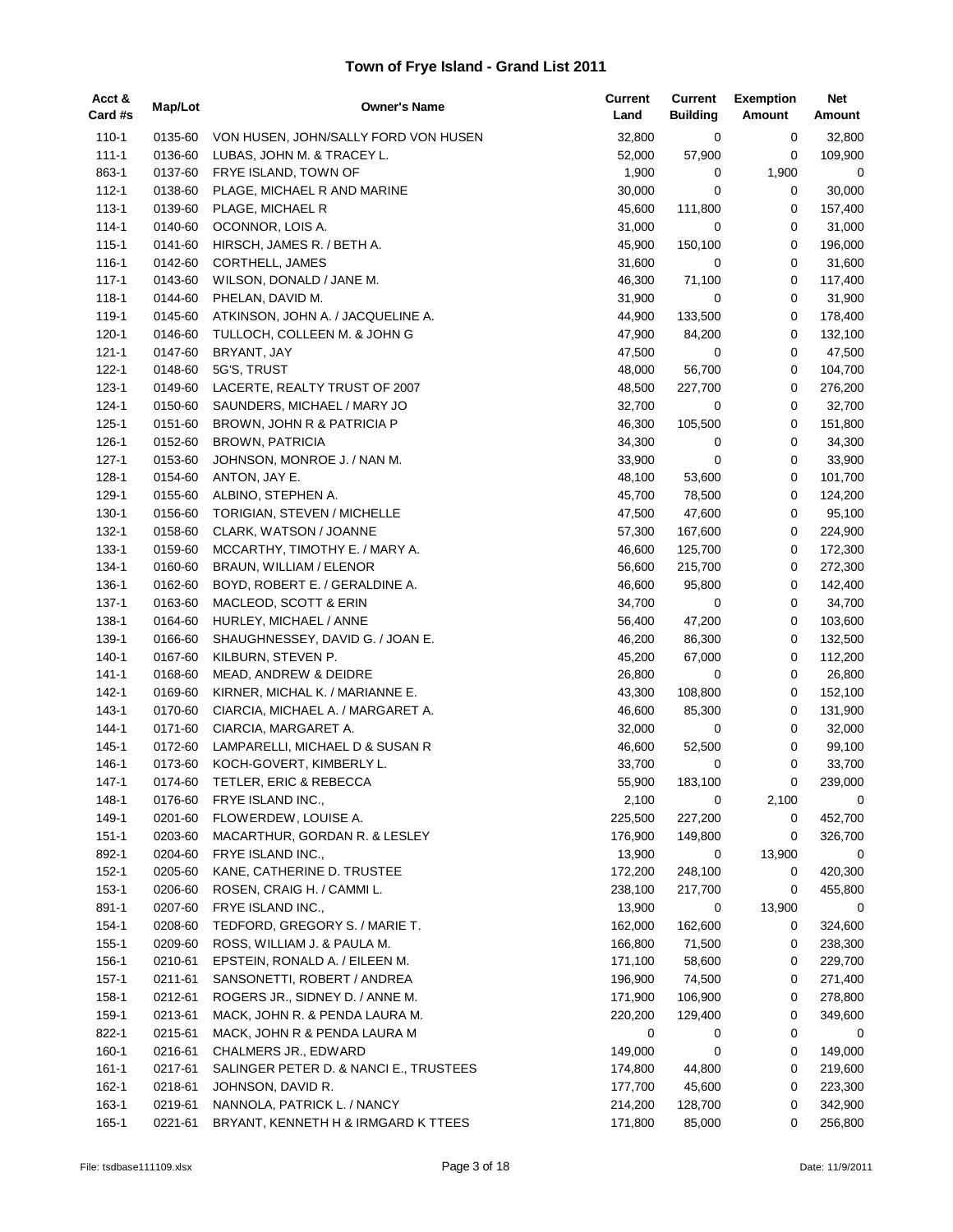| Acct &<br>Card #s | Map/Lot | <b>Owner's Name</b>                   | <b>Current</b><br>Land | Current<br><b>Building</b> | <b>Exemption</b><br>Amount | <b>Net</b><br>Amount |
|-------------------|---------|---------------------------------------|------------------------|----------------------------|----------------------------|----------------------|
| 166-1             | 0222-61 | WAGNER, AMY / DAVE                    | 171,800                | 203,900                    | 0                          | 375,700              |
| $167-1$           | 0223-61 | TRUEMAN, CHERYL & CRAIG TRUSTEES      | 218,000                | 92,800                     | 0                          | 310,800              |
| 169-1             | 0225-61 | TOOMEY, TIMOTHY A                     | 59,300                 | 0                          | 0                          | 59,300               |
| $911 - 1$         | 0226-61 | FRYE ISLAND, TOWN OF                  | 15,600                 | 0                          | 15,600                     | 0                    |
| 1016-1            | 0230-61 | FRYE ISLAND, TOWN OF                  | 30,900                 | 0                          | 30,900                     | 0                    |
| $170-1$           | 0236-61 | FRYE ISLAND, TOWN OF                  | 25,900                 | 0                          | 25,900                     | 0                    |
| $171 - 1$         | 0237-61 | BREEN, JAMES / DIANE                  | 3,300                  | 0                          | 0                          | 3,300                |
| 172-1             | 0238-61 | SAVAGE, TODD S. / LINDA M. & PRENT    | 41,200                 | 116,700                    | 0                          | 157,900              |
| 173-1             | 0239-61 | RACKLEY FAMILY LLC                    | 54,800                 | 135,100                    | 0                          | 189,900              |
| 174-1             | 0241-61 | LEAVITT, WILLIAM Z. / PATRICIA M.     | 167,700                | 66,900                     | 0                          | 234,600              |
| $175 - 1$         | 0242-61 | STONE, STEPHANIE T.                   | 176,600                | 129,700                    | 0                          | 306,300              |
| 176-1             | 0243-61 | BREEN, JAMES / DIANE                  | 175,900                | 133,900                    | 0                          | 309,800              |
| $177 - 1$         | 0244-61 | CONLON, NANCY M.                      | 169,200                | 65,200                     | 0                          | 234,400              |
| 178-1             | 0245-61 | EASTMAN, WARREN O. / PATRICIA LIVI    | 163,600                | 71,000                     | 0                          | 234,600              |
| 179-1             | 0246-61 | STORER, SANDRA A. / JAMES A.          | 195,100                | 113,700                    | 0                          | 308,800              |
| 180-1             | 0247-61 | LEONARD, DOROTHY L TRUSTEE            | 172,000                | 111,300                    | 0                          | 283,300              |
| $181 - 1$         | 0248-61 | WELTER, MAINE REALTY TRUST            | 164,100                | 108,500                    | 0                          | 272,600              |
| 182-1             | 0249-61 | BARRY, JAMES F. / CORNELIA M.         | 157,900                | 84,400                     | 0                          | 242,300              |
| 183-1             | 0250-61 | MORIARTY, WILLIAM F.                  | 161,700                | 79,300                     | 0                          | 241,000              |
| 184-1             | 0251-61 | BROWNSTEIN, SYLVIA R. TRUSTEE         | 205,100                | 140,100                    | 0                          | 345,200              |
| 186-1             | 0253-61 | OLCOTT JR, JOHN Z / LISA M            | 165,800                | 91,700                     | 0                          | 257,500              |
| 187-1             | 0254-61 | DOYLE, MARY E & ROBERT                | 201,800                | 229,400                    | 0                          | 431,200              |
| 189-1             | 0256-61 | SULLIVAN, JOSEPH D. / EILEEN          | 140,700                | 102,000                    | 0                          | 242,700              |
| 190-1             | 0257-61 | GIGGEY, ROBERT W. / KATHLEEN T.       | 156,700                | 102,000                    | 0                          | 258,700              |
| 191-1             | 0259-61 | BOVE, SUZANNE                         | 156,900                | 81,500                     | 0                          | 238,400              |
| 192-1             | 0260-61 | FRYE TWO SIXTY ONE, REALTY TRUST      | 190,800                | 152,900                    | 0                          | 343,700              |
| 193-1             | 0262-61 | FRYE TWO SIXTY, REALTY TRUST          | 137,200                | 0                          | 0                          | 137,200              |
| 194-1             | 0263-61 | HUSSELBEE, CARL & MICHELLE            | 154,100                | 150,200                    | 0                          | 304,300              |
| 195-1             | 0265-61 | PORELL, JANICE A. FAMILY TRUST        | 179,200                | 121,500                    | 0                          | 300,700              |
| 197-1             | 0266-61 | RICHARD E. GIGGEY, TRUST              | 148,400                | 115,900                    | 0                          | 264,300              |
| 198-1             | 0267-61 | SMART, JOHN F. & PATRICIA E.          | 154,600                | 160,600                    | 0                          | 315,200              |
| 199-1             | 0268-61 | SPEED, WILLIAM J.                     | 155,200                | 109,400                    | 0                          | 264,600              |
| $200-1$           | 0269-61 | NUN, JOHN B. / MIRIAM J. TRUSTEES     | 154,900                | 163,000                    | 0                          | 317,900              |
| $201 - 1$         | 0270-61 | GAUDET, ANNE M & DELLACROCE K J       | 152,400                | 101,700                    | 0                          | 254,100              |
| $202 - 1$         | 0271-61 | ARANYI, STEVEN F. / BARBARA A.        | 143,000                | 66,100                     | 0                          | 209,100              |
| $203-1$           | 0272-61 | SCARRITT, SUSAN D. & EVANS BETH D     | 138,800                | 108,700                    | 0                          | 247,500              |
| 204-1             | 0273-61 | ZEA, H. MICHAEL                       | 164,000                | 18,900                     | 0                          | 182,900              |
| $205-1$           | 0274-61 | RICE, GEOFFREY I.                     | 128,100                | 0                          | 0                          | 128,100              |
| $206-1$           | 0275-61 | RICE, HARRIET S.                      | 178,700                | 197,900                    | 0                          | 376,600              |
| $207-1$           | 0276-61 | PERRY, PHIL M. / NANCY S. TTEES       | 160,200                | 259,600                    | 0                          | 419,800              |
| $208-1$           | 0277-61 | VANDE HEI, RICHARD P. / ELAINE A.     | 151,800                | 145,000                    | 0                          | 296,800              |
| $209-1$           | 0278-61 | REALI, FRANK / CARMELA A.             | 146,600                | 8,900                      | 0                          | 155,500              |
| $210 - 1$         | 0279-61 | SCHIESSER, WILLIAM D.                 | 144,400                | 103,700                    | 0                          | 248,100              |
| $211 - 1$         | 0280-61 | <b>VESPRINI, MICHAEL / ALECIA</b>     | 168,000                | 106,300                    | 0                          | 274,300              |
| $212 - 1$         | 0281-62 | LENTINE, PETER J                      | 167,200                | 184,500                    | 0                          | 351,700              |
| $213 - 1$         | 0282-62 | PETERSON, PAUL T.                     | 166,700                | 83,900                     | 0                          | 250,600              |
| 912-1             | 0283-61 | ROSS, ALAN / KATHLEEN                 | 56,400                 | 0                          | 0                          | 56,400               |
| 214-1             | 0284-62 | LUTZ, RONALD W. / JEAN C.             | 168,400                | 80,500                     | 0                          | 248,900              |
| $215 - 1$         | 0285-62 | WRZESINSKY, ERNEST R. / LORRAINE TTEE | 167,500                | 95,100                     | 0                          | 262,600              |
| $216 - 1$         | 0286-62 | CLEMENT, ANTON S. / SONDRA R.         | 168,200                | 176,200                    | 0                          | 344,400              |
| $217 - 1$         | 0287-62 | MORIN, GRACE M.                       | 170,300                | 44,600                     | 12,496                     | 202,404              |
| 218-1             | 0288-62 | SULLIVAN, MARK W. / MARILYN A.        | 154,400                | 214,600                    | 0                          | 369,000              |
| 219-1             | 0289-62 | HANCHETT, PATRICIA B.                 | 163,000                | 132,600                    | 0                          | 295,600              |
| 220-1             | 0290-62 | HANCHETT, KENNETH                     | 139,700                | 0                          | 0                          | 139,700              |
| $221 - 1$         | 0291-62 | OHANESIAN, JACOB H. / CHARLOTTE       | 160,600                | 130,600                    | 0                          | 291,200              |
| 222-1             | 0292-62 | DEFELICE, ROBERT J                    | 162,100                | 132,100                    | 0                          | 294,200              |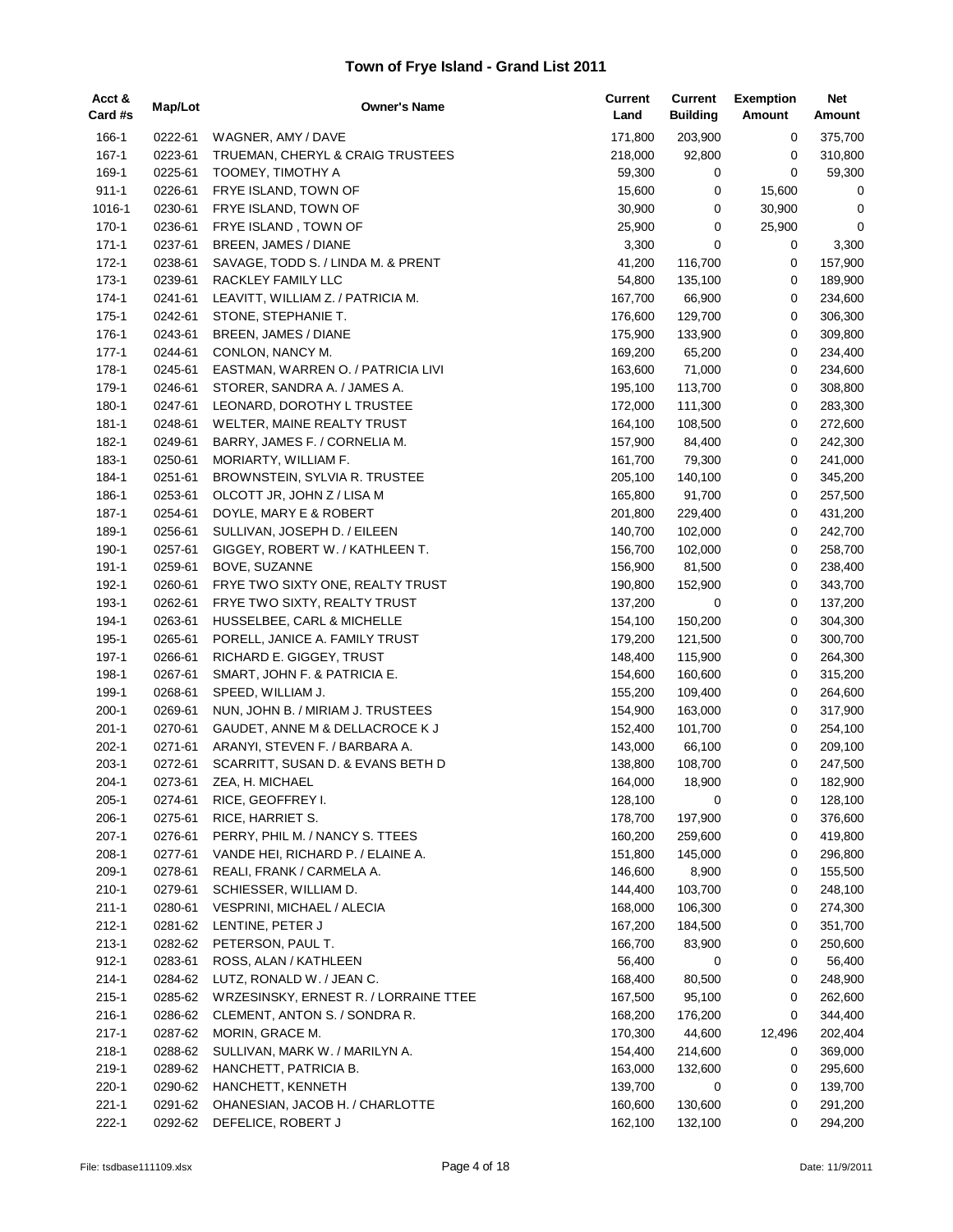| Acct &<br>Card #s | Map/Lot | <b>Owner's Name</b>                     | Current<br>Land | Current<br><b>Building</b> | <b>Exemption</b><br>Amount | <b>Net</b><br>Amount |
|-------------------|---------|-----------------------------------------|-----------------|----------------------------|----------------------------|----------------------|
| 223-1             | 0293-62 | NANNOLA, VALERIE CAVANAUGH              | 165,100         | 168,700                    | 0                          | 333,800              |
| 223-2             | 0293-62 | NANNOLA, VALERIE CAVANAUGH              | 0               | 0                          | 0                          | 0                    |
| $913 - 1$         | 0294-60 | FRYE ISLAND INC.,                       | 13,000          | 0                          | 13,000                     | 0                    |
| 224-1             | 0295-62 | FREDERICK, MARION H.                    | 204,700         | 276,000                    | 0                          | 480,700              |
| $225 - 1$         | 0297-62 | BOND, DAVID M & HEIDI L                 | 146,900         | 122,600                    | 0                          | 269,500              |
| 226-1             | 0298-62 | BELL, DENISE B.                         | 173,100         | 214,000                    | 0                          | 387,100              |
| 227-1             | 0299-62 | DAVIS, DONALD E. / LAURA C.             | 172,200         | 130,600                    | 0                          | 302,800              |
| $228 - 1$         | 0300-62 | CATALANO, STEVEN D & CHRISTIN L         | 165,000         | 127,000                    | 0                          | 292,000              |
| 229-1             | 0301-60 | BONNESON, WADE R. & MELISSA             | 51,800          | 85,400                     | 0                          | 137,200              |
| $230-1$           | 0302-60 | DYSENCHUK, PAUL B. / DAVID J.           | 51,700          | 46,300                     | 0                          | 98,000               |
| $231 - 1$         | 0303-60 | FLAHIVE, LINDA C.                       | 34,500          | 0                          | 0                          | 34,500               |
| 232-1             | 0304-60 | FLAHIVE, PAUL E. / LINDA C.             | 33,800          | 0                          | 0                          | 33,800               |
| 233-1             | 0305-60 | SPRING, PHILIP / KAREN                  | 46,100          | 84,200                     | 0                          | 130,300              |
| 234-1             | 0306-60 | PHELAN, DAVID & PAMELA                  | 31,500          | 0                          | 0                          | 31,500               |
| 235-1             | 0307-60 | TALVY, PETER R. / NANCY L.              | 46,600          | 104,900                    | 0                          | 151,500              |
| 236-1             | 0308-60 | ZARRELLA, ALEXANDER F. / ROBERTA E      | 45,600          | 118,000                    | 0                          | 163,600              |
| 893-1             | 0310-60 | FRYE ISLAND INC.,                       | 2,100           | 0                          | 2,100                      | 0                    |
| 237-1             | 0311-60 | CASEY, JOSEPH P/MICHELLE M.             | 46,400          | 180,300                    | 0                          | 226,700              |
| 238-1             | 0312-61 | RUSSO, ROBERT T. / JEAN L.              | 46,700          | 48,800                     | 0                          | 95,500               |
| 239-1             | 0313-61 | TEDFORD, GREGORY S. / MARIE T.          | 47,800          | 96,300                     | 0                          | 144,100              |
| $240 - 1$         | 0314-61 | TRENCHARD, WILLIAM A. / JOYCE L.        | 48,900          | 95,300                     | 0                          | 144,200              |
| $242 - 1$         | 0316-61 | RILEY, BRIAN / CAROL                    | 57,400          | 66,500                     | 0                          | 123,900              |
| $243 - 1$         | 0317-61 | COUGHLIN, RICHARD J.                    | 46,200          | 83,200                     | 0                          | 129,400              |
| $244 - 1$         | 0318-61 | ASPESI, RICHARD B. / MARY E.            | 45,400          | 76,100                     | 0                          | 121,500              |
| $245 - 1$         | 0320-61 | KIRSCHENBAUM, MELVIN / ARLENE R.        | 53,400          | 59,600                     | 0                          | 113,000              |
| 914-1             | 0322-60 | FRYE ISLAND, TOWN OF                    | 1,600           | 0                          | 1,600                      | 0                    |
| 246-1             | 0323-61 | KUIKEN, JAMES L. / JOYCE C.             | 45,000          | 62,500                     | 12,496                     | 95,004               |
| $915 - 1$         | 0326-60 | FRYE ISLAND, TOWN OF                    | 6,400           | 0                          | 6,400                      | 0                    |
| 247-1             | 0331-61 | JORDAN, JAMES / STEPHANIE A.            | 31,800          | 0                          | 0                          | 31,800               |
| 248-1             | 0337-61 | SHARPE, BERNARD N & PATRICIA A TRUSTEES | 48,700          | 104,700                    | 0                          | 153,400              |
| 249-1             | 0338-61 | HODGE, JOHN A. / THERESA B.             | 50,400          | 76,600                     | 0                          | 127,000              |
| $250-1$           | 0340-61 | FLEISCHMAN, STEPHEN H                   | 49,500          | 101,600                    | 0                          | 151,100              |
| $251 - 1$         | 0341-61 | KURGAN JR., ANTHONY M & JOSEPHINE       | 47,800          | 100,400                    | 0                          | 148,200              |
| $252 - 1$         | 0342-61 | MUSOROFITI, JOHN / LENORE               | 46,500          | 123,500                    | 0                          | 170,000              |
| $253 - 1$         | 0343-61 | MUSOROFITI, LENORE                      | 31,900          | 0                          | 0                          | 31,900               |
| $254 - 1$         | 0344-61 | LIMING, STEPHEN C. / MICHELLE           | 46,100          | 97,100                     | 0                          | 143,200              |
| $255 - 1$         | 0345-61 | LANNON, ROBERT E & MICHAEL C &          | 42,700          | 62,500                     | 0                          | 105,200              |
| 256-1             | 0347-61 | WILSON, SCOTT G.                        | 44,800          | 172,800                    | 0                          | 217,600              |
| $257 - 1$         | 0348-61 | OLCOTT JR., JOHN Z / LISA M             | 3,700           | 0                          | 0                          | 3,700                |
| $917 - 1$         | 0349-61 | FRYE ISLAND INC.,                       | 1,900           | 0                          | 1,900                      | 0                    |
| $258-1$           | 0350-61 | FRYE ISLAND, TOWN OF                    | 18,200          | 0                          | 18,200                     | 0                    |
| 259-1             | 0351-61 | <b>BROWN, JANICE</b>                    | 27,800          | 0                          | 0                          | 27,800               |
| 260-1             | 0352-61 | BROWN, CHARLES H. / JANICE              | 44,000          | 105,300                    | 0                          | 149,300              |
| $261 - 1$         | 0353-61 | GIGGEY, KATHLEEN T. TRUST               | 31,600          | 0                          | 0                          | 31,600               |
| $262 - 1$         | 0354-61 | LEWIS, SARA                             | 46,200          | 104,300                    | 0                          | 150,500              |
| 263-1             | 0355-61 | BICKUM, CHRISTOPHER D. / ALLISON M      | 49,700          | 75,900                     | 0                          | 125,600              |
| 264-1             | 0356-61 | DAVIS, RICHARD A.                       | 49,600          | 101,000                    | 0                          | 150,600              |
| $265-1$           | 0357-61 | WALENCEWICZ, DAVID/JODI                 | 32,400          | 0                          | 0                          | 32,400               |
| 266-1             | 0358-61 | LARHETTE, SIDNEY W. / MARLENE A.        | 47,000          | 101,000                    | 0                          | 148,000              |
| $267-1$           | 0359-61 | SULLIVAN, MARK W. / MARILYN A.          | 33,000          | 0                          | 0                          | 33,000               |
| 268-1             | 0360-61 | FRYE ISLAND INC.,                       | 23,200          | 0                          | 23,200                     | 0                    |
| 269-1             | 0361-61 | O'CONNOR, JAMES L./LAURETTA L.          | 7,200           | 0                          | 0                          | 7,200                |
| 918-1             | 0362-61 | FRYE ISLAND INC.,                       | 2,000           | 0                          | 2,000                      | 0                    |
| $270-1$           | 0363-61 | FRYE ISLAND INC.,                       | 6,300           | 0                          | 6,300                      | 0                    |
| $271 - 1$         | 0364-61 | Town of Frye Island,                    | 19,400          | 0                          | 19,400                     | 0                    |
| 919-1             | 0365-61 | FRYE ISLAND INC.,                       | 1,900           | 0                          | 1,900                      | 0                    |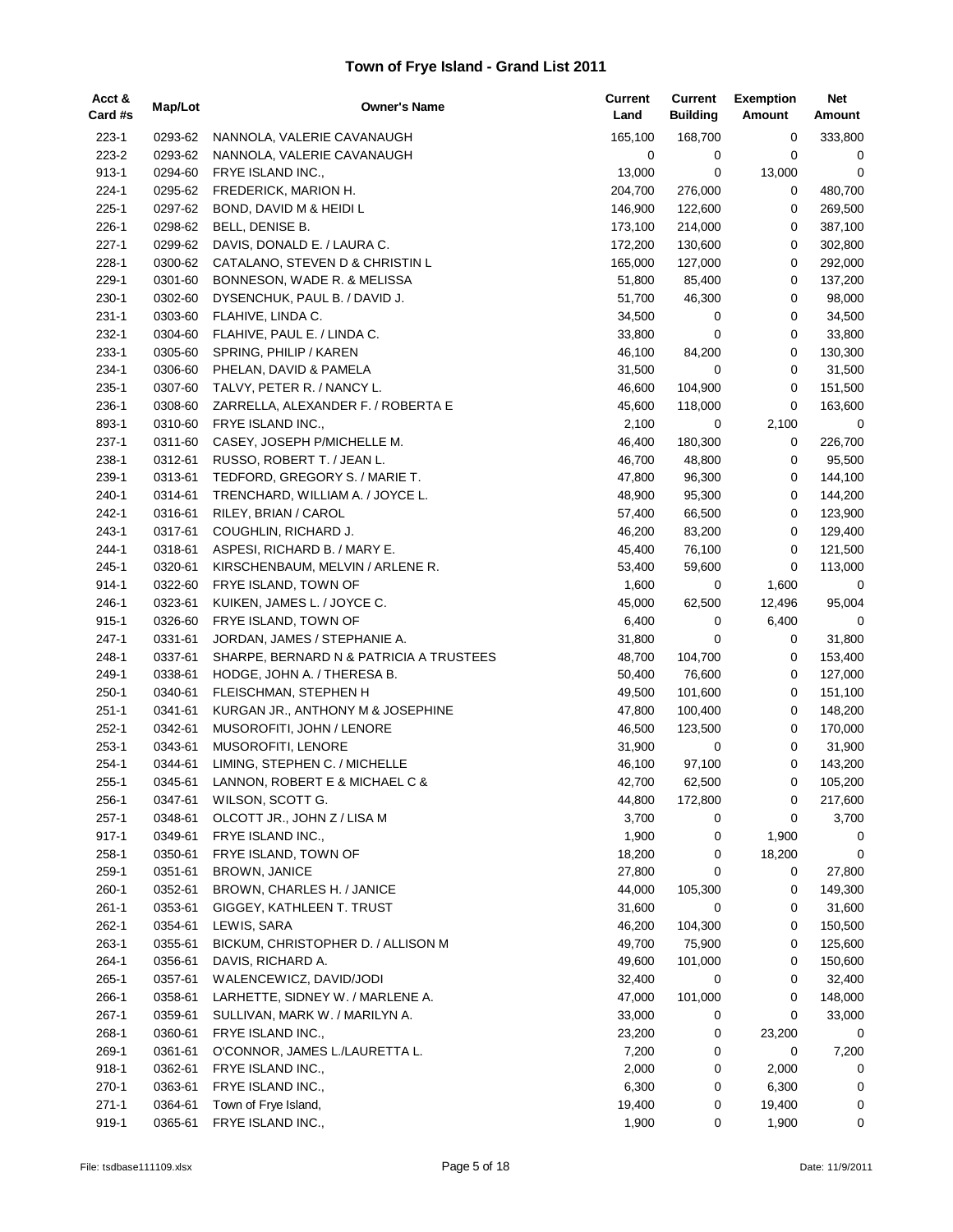| Acct &<br>Card #s | Map/Lot            | <b>Owner's Name</b>                  | Current<br>Land  | Current<br><b>Building</b> | <b>Exemption</b><br>Amount | <b>Net</b><br>Amount |
|-------------------|--------------------|--------------------------------------|------------------|----------------------------|----------------------------|----------------------|
| 272-1             | 0366-61            | ZINCK, TRACEY                        | 2,000            | 0                          | $\mathbf 0$                | 2,000                |
| $920 - 1$         | 0368-61            | FRYE ISLAND INC.,                    | 4,000            | 0                          | 4,000                      | 0                    |
| 273-1             | 0370-61            | REALI, FRANK / CARMELA A.            | 33,400           | 0                          | 0                          | 33,400               |
| 274-1             | 0371-61            | HUGHES, KATHERINE C & SWEET JASON E  | 50,900           | 90,900                     | 0                          | 141,800              |
| 275-1             | 0372-61            | HOUSE, PHYLLIS S. & HOUSE RICHARD    | 56,400           | 64,800                     | 0                          | 121,200              |
| 276-1             | 0374-61            | ANTHONY, DEBORAH A & WESLEY R        | 47,700           | 153,300                    | 0                          | 201,000              |
| 278-1             | 0376-62            | BELMORE, RALPH P & JANET E           | 58,400           | 81,700                     | 0                          | 140,100              |
| 279-1             | 0377-62            | CAMPBELL, WILFRED P. / KATHLEEN H.   | 47,000           | 84,800                     | 0                          | 131,800              |
| 280-1             | 0378-62            | KANNIARD, RANDY / KATHY              | 47,000           | 189,400                    | 0                          | 236,400              |
| 281-1             | 0379-62            | RICHARD, PAUL B                      | 46,900           | 107,300                    | 0                          | 154,200              |
| 282-1             | 0380-62            | ROSS, ALAN W. / KATHLEEN A.          | 46,900           | 112,700                    | 0                          | 159,600              |
| 283-1             | 0381-62            | MELLO, RICHARD J.                    | 46,800           | 133,700                    | 0                          | 180,500              |
| 284-1             | 0382-62            | CLEMENT, ANTON S.                    | 32,100           | 0                          | 0                          | 32,100               |
| 285-1             | 0383-62            | CLEMENT, JULIE A.                    | 32,100           | 0                          | 0                          | 32,100               |
| 286-1             | 0384-62            | GILMAN, PATRICIA A                   | 46,600           | 120,200                    | 0                          | 166,800              |
| 287-1             | 0385-62            | GLEESON, DAVID S. / DIANNE L.        | 47,100           | 69,300                     | 0                          | 116,400              |
| 288-1             | 0386-62            | HUCHTHAUSEN, PETER / KATHLEEN        | 45,700           | 44,600                     | 0                          | 90,300               |
| 289-1             | 0387-62            | EDWARDS, DEBORAH L                   | 41,100           | 0                          | 0                          | 41,100               |
| 829-1             | 0389-62            |                                      |                  | 0                          | 0                          |                      |
| $290-1$           |                    | EDWARDS, DEBORAH L                   | 44,600<br>47,100 |                            | 0                          | 44,600               |
| $291 - 1$         | 0391-62<br>0392-62 | CARON, DENNIS T.                     |                  | 104,600                    | 0                          | 151,700              |
|                   |                    | <b>SCHRIMMER, LISA M</b>             | 56,000           | 98,000                     |                            | 154,000              |
| 1065-1            | 0394-62            | BOND, DAVID M & HEIDI L              | 38,900           | 0                          | 0                          | 38,900               |
| 1066-1            | 0394-62            | FRYE ISLAND INC.,                    | 12,300           | 0                          | 12,300                     | 0                    |
| 293-1             | 0395-62            | DAVIS, BARBARA J & TERESA E          | 32,800           | 0                          | 0                          | 32,800               |
| $921 - 1$         | 0396-62            | FRYE ISLAND INC.,                    | 3,700            | 0                          | 3,700                      | 0                    |
| 294-1             | 0398-62            | CUSHMAN, ROBERT A.& MARGARET F.      | 52,900           | 142,800                    | 0                          | 195,700              |
| 295-1             | 0399-62            | WAGNER, DAVID & AMY T                | 63,600           | 70,000                     | 0                          | 133,600              |
| $922 - 1$         | 0401-62            | FRYE ISLAND INC.,                    | 2,100            | 0                          | 2,100                      | 0                    |
| 296-1             | 0402-62            | WHITE, COONEY SHIRLEY                | 6,000            | 0                          | 0                          | 6,000                |
| 297-1             | 0403-62            | WILSON, KEVIN R. / SUSAN J.          | 44,500           | 134,700                    | 0                          | 179,200              |
| 298-1             | 0500-62            | BLACK, DWAYNE R & MARCIA P           | 233,600          | 77,700                     | 0                          | 311,300              |
| 299-1             | 0501-60            | TREACY, LOIS E. TTEE & BEDELL ERIC N | 386,600          | 122,300                    | 0                          | 508,900              |
| 299-2             | 0501-60            | TREACY, LOIS E. TTEE & BEDELL ERIC N | 0                | 25,200                     | 0                          | 25,200               |
| 299-3             | 0501-60            | TREACY, LOIS E. TTEE & BEDELL ERIC N | 0                | 61,300                     | 0                          | 61,300               |
| 299-4             | 0501-60            | TREACY, LOIS E. TTEE & BEDELL ERIC N | 0                | 106,400                    | 0                          | 106,400              |
| $301 - 1$         | 0503-61            | DALEY, JEFFREY M. & MARY ANN         | 202,600          | 29,800                     | 0                          | 232,400              |
| $301 - 2$         | 0503-61            | DALEY, JEFFREY M. & MARY ANN         | 0                | 8,600                      | 0                          | 8,600                |
| $301 - 3$         | 0503-61            | DALEY, JEFFREY M. & MARY ANN         | 0                | 6,500                      | 0                          | 6,500                |
| $302 - 1$         | 0504-60            | HEITZ, KENNETH W. & LISA A.          | 38,600           | 1,500                      | 0                          | 40,100               |
| $303-1$           | 0505-61            | THOMAS, MARK / ROBERTA               | 162,600          | 105,600                    | 0                          | 268,200              |
| $304 - 1$         | 0506-62            | MCFARLAND, JANISE                    | 490,200          | 138,600                    | 0                          | 628,800              |
| $305 - 1$         | 0507-60            | HEIMANN, ANTHONY J. & CECILE         | 115,800          | 54,300                     | 0                          | 170,100              |
| $306-1$           | 0508-62            | MACGREGOR III, JOHN W TRUSTEE        | 205,000          | 250,200                    | 0                          | 455,200              |
| 856-1             | 0510-60            | LA DOW, ROBERT P / CLAIRE M          | 0                | 0                          | 0                          | 0                    |
| $307-1$           | 0800-60            | FRYE ISLAND TOWN OF,                 | 9,500            | 0                          | 9,500                      | 0                    |
| $308-1$           | 0801-60            | LEDGARD II, HARRY J & LEVY PERRI     | 36,100           | 37,400                     | 0                          | 73,500               |
| $309-1$           | 0802-60            | SAVAGE, TODD S. & LINDA M. & PRENT   | 25,700           | 0                          | 0                          | 25,700               |
| $310 - 1$         | 0803-60            | CORNEAU, DAWNMARIE & ROBERT M        | 36,100           | 96,400                     | 0                          | 132,500              |
| 865-1             | 0804-60            | FRYE ISLAND, TOWN OF                 | 1,400            | 0                          | 1,400                      | 0                    |
| $311 - 1$         | 0806-60            | TOWN, OF FRYE ISLAND                 | 25,500           | 5,800                      | 0                          | 31,300               |
| 864-1             | 0807-60            | FRYE ISLAND, TOWN OF                 | 900              | 0                          | 900                        | 0                    |
| $312 - 1$         | 0808-60            | MARTYN, RICHARD / CONSTANCE          | 39,600           | 59,600                     | 0                          | 99,200               |
| $313 - 1$         | 0810-60            | RIVARD, JOAN M.                      | 25,700           | 0                          | 0                          | 25,700               |
| 808-1             | 0812-60            | RIVARD, JOHN E & Joan M CO-TRUSTEES  | 40,100           | 134,000                    | 0                          | 174,100              |
| $314 - 1$         | 0813-60            | RASHID, MARK J. / BARBARA J.         | 40,100           | 62,500                     | 0                          | 102,600              |
| $315 - 1$         | 0815-60            | LACERTE, RICHARD & JEANNINE TRUSTEES | 40,100           | 121,400                    | 0                          | 161,500              |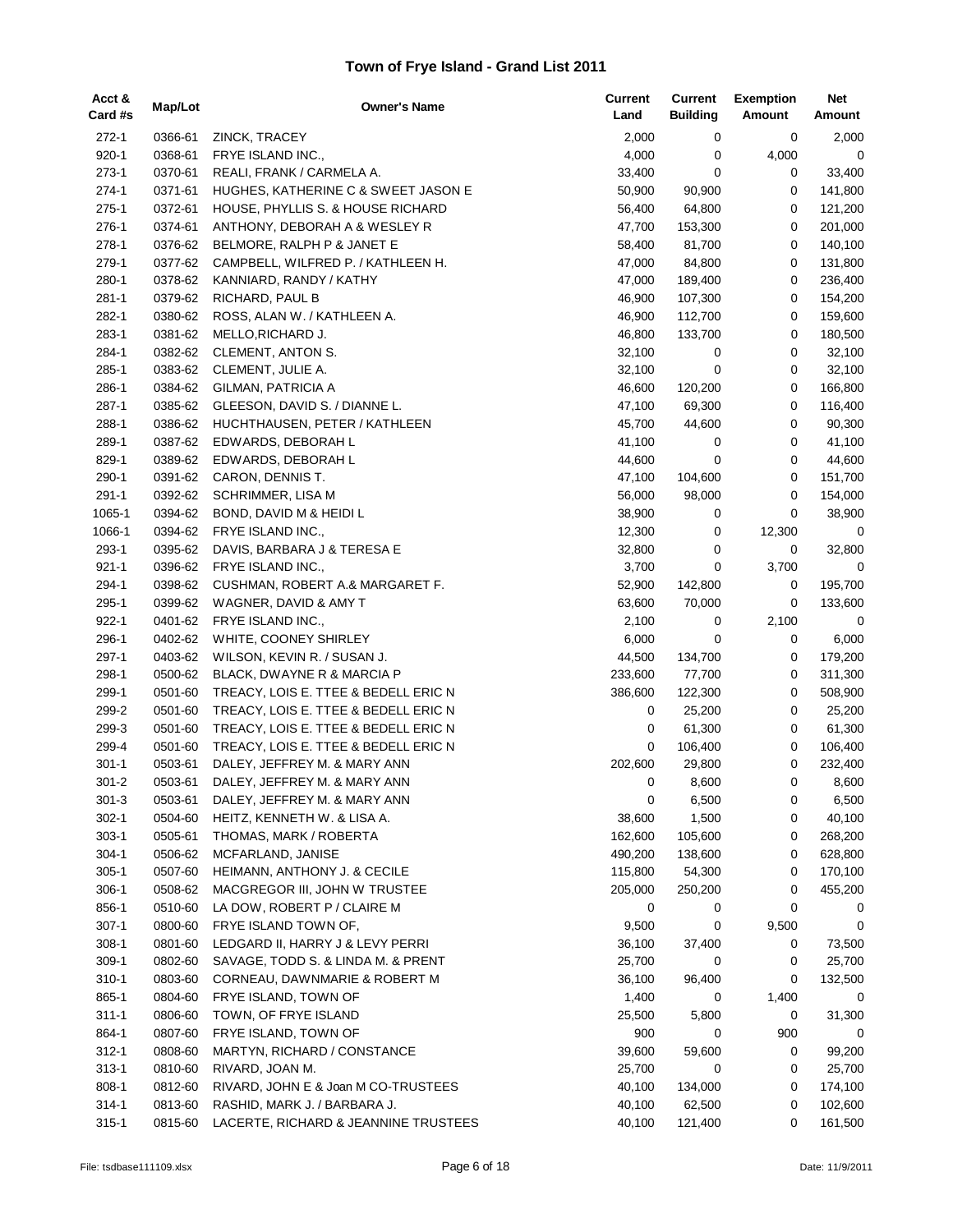| Acct &<br>Card #s      | Map/Lot            | <b>Owner's Name</b>                                       | Current<br>Land  | Current<br><b>Building</b> | <b>Exemption</b><br>Amount | <b>Net</b><br>Amount |
|------------------------|--------------------|-----------------------------------------------------------|------------------|----------------------------|----------------------------|----------------------|
| $316 - 1$              | 0817-60            | GIELLA, ESTATE OF                                         | 25,700           | 0                          | 0                          | 25,700               |
| $317 - 1$              | 0818-60            | FOSTER, BERNARD S. / LINDA T.                             | 25,300           | 0                          | 0                          | 25,300               |
| $318 - 1$              | 0819-60            | POLONKA, CHRISTINE                                        | 35,700           | 113,200                    | 0                          | 148,900              |
| 319-1                  | 0820-60            | BAGLEY, CHRISTOPHER C. & PAULA L.                         | 25,300           | 0                          | 0                          | 25,300               |
| $320-1$                | 0821-60            | BRISTOL, SALLY A.                                         | 35,100           | 114,800                    | 0                          | 149,900              |
| $321 - 1$              | 0822-60            | LOCKE, STEPHEN K/BARBARA A                                | 36,100           | 111,400                    | 0                          | 147,500              |
| $322 - 1$              | 0823-60            | WALDRON, KAREN A.                                         | 36,100           | 116,300                    | 0                          | 152,400              |
| $323 - 1$              | 0824-60            | GIBSON, THERESE B                                         | 25,700           | 0                          | 0                          | 25,700               |
| 324-1                  | 0825-60            | GIBSON, ROBERT A / THERESE B                              | 36,100           | 48,800                     | 0                          | 84,900               |
| $325 - 1$              | 0826-60            | GASS, JOHN                                                | 9,500            | 5,000                      | 0                          | 14,500               |
| $326-1$                | 0827-60            | GASS, KELLY A                                             | 9,500            | 5,000                      | 0                          | 14,500               |
| $327 - 1$              | 0828-60            | KIVEKAS, STEVEN A. / SUZANNE                              | 36,100           | 90,900                     | 0                          | 127,000              |
| $328-1$                | 0829-60            | KAPLAN, MICHAEL D.                                        | 36,100           | 110,500                    | 0                          | 146,600              |
| 809-1                  | 0831-60            | O'LEARY, STEPHEN M. & NANCY I.                            | 54,600           | 98,300                     | 0                          | 152,900              |
| 887-1                  | 0851-60            | FRYE ISLAND INC.,                                         | 1,000            | 0                          | 1,000                      | 0                    |
| $330-1$                | 0852-60            | KELLY, DANA R. / LESLIE M.                                | 27,500           | 0                          | 0                          | 27,500               |
| 888-1                  | 0853-60            | FRYE ISLAND INC.,                                         | 1,100            | 0                          | 1,100                      | 0                    |
| $331 - 1$              | 0854-60            | HOLGERSEN, HAROLD M./KATHRYN J.                           | 37,600           | 67,000                     | 0                          | 104,600              |
| 889-1                  | 0855-60            | FRYE ISLAND INC.,                                         | 1,100            | 0                          | 1,100                      | 0                    |
| $332 - 1$              | 0856-60            | VEINOT, JAN ELLEN                                         | 27,200           | 0                          | 0                          | 27,200               |
| 890-1                  | 0858-60            | FRYE ISLAND INC.,                                         | 1,500            | 0                          | 1,500                      | 0                    |
| $333 - 1$              | 0859-60            | DONIO JR., SAMUEL A. / NANCY M.                           | 38,600           | 114,900                    | 0                          | 153,500              |
| 334-1                  | 0860-60            | MILLEY, WARREN L.                                         | 42,100           | 32,700                     | 0                          | 74,800               |
| $877 - 1$              | 0862-60            | FRYE ISLAND INC.,                                         | 1,100            | 0                          | 1,100                      | 0                    |
| $336-1$                | 0863-60            | MASULLA, RONALD J.                                        | 37,600           | 44,800                     | 0                          | 82,400               |
| 876-1                  | 0866-60            | FRYE ISLAND INC.,                                         | 2,100            | 0                          | 2,100                      | 0                    |
| $337-1$                | 0868-60            | LEPENVEN, MAURICE E                                       | 37,600           | 38,300                     | 0                          | 75,900               |
| $338-1$                | 0869-60            | LEPENVEN, MAURICE E.                                      | 27,200           | 0                          | 0                          | 27,200               |
| 875-1                  | 0870-60            | FRYE ISLAND INC.,                                         | 1,100            | 0                          | 1,100                      | 0                    |
| $340-1$                | 0872-60            | HICKIE, BRUCE E/ KATHLEEN F/ CAROLYN A                    | 42,100           | 109,500                    | 0                          | 151,600              |
| 878-1                  | 0873-60            | FRYE ISLAND INC.,                                         | 1,100            | 0                          | 1,100                      | 0                    |
| $341 - 1$              | 0874-60            | BROWNE, MARY T.                                           | 37,500           | 78,700                     | 0                          | 116,200              |
| 342-1                  | 0875-60            | SIBLEY, MICHELE LEE                                       | 37,500           | 75,700                     | 0                          | 113,200              |
| $343 - 1$              | 0876-60            | FRYE ISLAND, TOWN OF                                      | 2,200            | 0                          | 2,200                      | 0                    |
| 344-1                  | 0877-60            | LARSON, J. BRYAN & LEIGH &                                | 37,500           | 79,100                     | 0                          | 116,600              |
| $345 - 1$              | 0878-60            | HAFEY, HEIDI MOSES                                        | 27,100           | 0                          | 0                          | 27,100               |
| 879-1                  | 0880-60            | FRYE ISLAND INC.,                                         | 1,700            | 0                          | 1,700                      | 0                    |
| 346-1                  | 0881-60            | LARSON, BRYAN & MILLER BLAINE N.                          | 27,100           | 0                          | 0                          | 27,100               |
| $347 - 1$              | 0884-60            | TIBERII, ANTHONY                                          | 27,100           | 0                          | 0                          | 27,100               |
| 881-1                  | 0885-60            | FRYE ISLAND INC.,                                         | 2,200            | 0                          | 2,200                      | 0                    |
| 834-1                  | 0887-60            | BUCKLEY, BRIAN D/LISA G                                   | 48,900           | 119,800                    | 0                          | 168,700              |
| 349-1                  | 0888-60            | LANNON, ROBERT E MICHAEL C &                              | 27,100           | 0                          | 0                          | 27,100               |
| $350-1$                | 0889-60            | PERSSON, STEPHEN / KATHLEEN                               | 37,400           | 73,000                     | 0                          | 110,400              |
| $351 - 1$              | 0890-60            | PIRA, DAVID P./RULE LYNN C                                | 27,200           | 0                          | 0                          | 27,200               |
| $352 - 1$              | 0891-60            | BROADDUS, JACQUELINE H.                                   | 41,600           | 90,000                     | 0                          | 131,600              |
| 882-1                  | 0893-60            | FRYE ISLAND INC.,                                         | 1,200            | 0                          | 1,200                      | 0                    |
| $354 - 1$              | 0895-60            | JACKSON, WILLIAM R JR                                     | 38,600           | 43,200                     | 0                          | 81,800               |
| $355 - 1$              | 0896-60            | KOCHON, KENT L.& BARBARA H.                               | 32,900           | 0                          | 0                          | 32,900               |
| $357 - 1$              | 0898-60            | PETERSON, CARL / PATRICIA                                 | 27,200           | 0                          | 0                          | 27,200               |
| 358-1                  | 0899-60            | FOSHER, CATHERINE A.                                      | 38,400           | 43,600                     | 0                          | 82,000               |
|                        |                    |                                                           |                  |                            |                            |                      |
| $359-1$<br>$360-1$     | 0900-60<br>0901-60 | SPITZ, S. LEONARD / IRENE E.<br>PAISLEY, MARGARET MORRILL | 38,700<br>27,200 | 66,100<br>0                | 0<br>0                     | 104,800<br>27,200    |
| 799-1                  | 0902-60            | HAFEY, HEIDI MOSES                                        | 27,200           | 0                          | 0                          | 27,200               |
|                        |                    |                                                           |                  |                            | 0                          |                      |
| $361 - 1$<br>$362 - 1$ | 0903-60<br>0904-60 | REMILLARD, JEANNETTE<br>HARTLEY, CAMERON F/KELLY M        | 3,600<br>27,200  | 0<br>0                     | 0                          | 3,600<br>27,200      |
|                        |                    |                                                           |                  |                            | 0                          |                      |
| 363-1                  | 0905-60            | KELLEHER, MICHAEL P.                                      | 37,600           | 114,800                    |                            | 152,400              |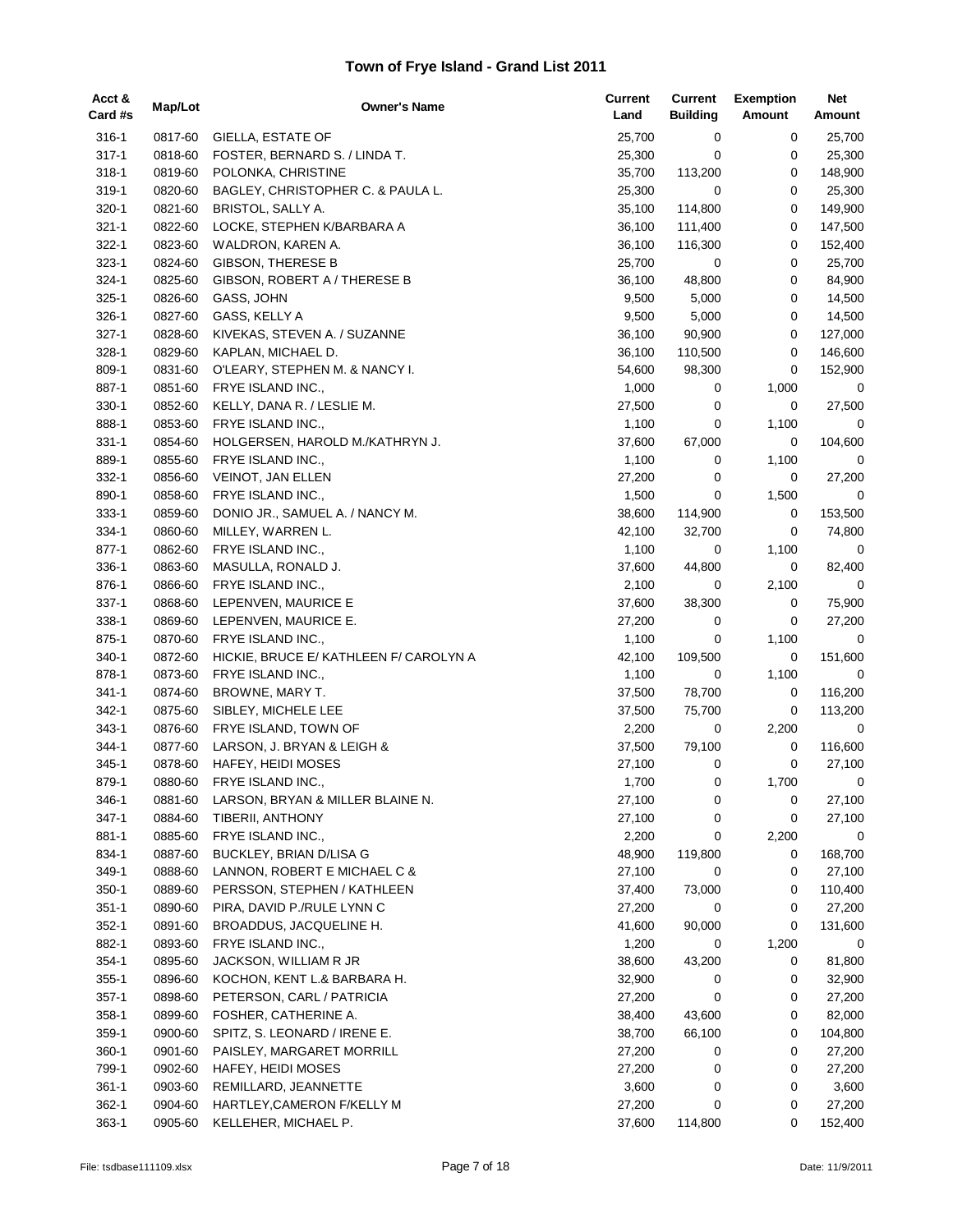| Acct &<br>Card #s | Map/Lot | Owner's Name                        | <b>Current</b><br>Land | <b>Current</b><br><b>Building</b> | <b>Exemption</b><br>Amount | <b>Net</b><br>Amount |
|-------------------|---------|-------------------------------------|------------------------|-----------------------------------|----------------------------|----------------------|
| 871-1             | 0906-60 | FRYE ISLAND INC.,                   | 1,100                  | 0                                 | 1,100                      | 0                    |
| 364-1             | 0907-60 | LACERTE, JEFFREY P/PAMELA J         | 37,600                 | 147,100                           | 0                          | 184,700              |
| 870-1             | 0908-60 | FRYE ISLAND INC.,                   | 1,100                  | 0                                 | 1,100                      | 0                    |
| 365-1             | 0909-60 | Town of Frye Island, (Tax Acquired) | 15,400                 | 0                                 | 0                          | 15,400               |
| 869-1             | 0911-60 | FRYE ISLAND INC.,                   | 500                    | 0                                 | 500                        | 0                    |
| 366-1             | 0912-60 | <b>BARNES, GILFORD</b>              | 2,700                  | 0                                 | 0                          | 2,700                |
| $367 - 1$         | 0914-60 | BURGESS, GREGORY R. & DOROTHY T.    | 41,400                 | 138,300                           | 0                          | 179,700              |
| 369-1             | 0916-60 | WALSH, PATRICIA P.                  | 40,300                 | 53,900                            | 0                          | 94,200               |
| $370-1$           | 0917-60 | RICH, TODD B. & RICH JOSEPH C.      | 27,500                 | 0                                 | 0                          | 27,500               |
| 371-1             | 0918-60 | HASKELL, STEVEN J. & NANCY C.       | 37,900                 | 128,500                           | 0                          | 166,400              |
| 868-1             | 0919-60 | FRYE ISLAND, TOWN OF                | 1,000                  | 0                                 | 1,000                      | 0                    |
| 372-1             | 0920-60 | HILLS, JOHN H. & DEBRA A.           | 25,700                 | 0                                 | 0                          | 25,700               |
| $373-1$           | 0921-60 | DRYDEN, CAROL A.                    | 25,700                 | 0                                 | 0                          | 25,700               |
| $374 - 1$         | 0922-60 | WEED, BRIAN & EVELEIGH & CHERYL     | 25,700                 | 0                                 | 0                          | 25,700               |
| $375-1$           | 0923-60 | ASLANIAN, GREGORY J/JANET M         | 25,700                 | 0                                 | 0                          | 25,700               |
| 376-1             | 0924-60 | KOCH, WILLIAM / LADONNA             | 25,700                 | 0                                 | 0                          | 25,700               |
| $377 - 1$         | 0925-60 | RADUNE, KARL F. / ELIZABETH D.      | 39,200                 | 69,500                            | 0                          | 108,700              |
| 872-1             | 0926-60 | FRYE ISLAND, TOWN OF                | 1,400                  | 0                                 | 1,400                      | 0                    |
| 378-1             | 0927-60 | KELLY, STEPHEN J. / MARILYN D.      | 29,400                 | 0                                 | 0                          | 29,400               |
| 379-1             | 0928-60 | O'NEILL, DANIEL C. & PATRICIA L.    | 37,700                 | 98,300                            | 0                          | 136,000              |
| 380-1             | 0929-60 | FRYE ISLAND INC.,                   | 2,700                  | 0                                 | 2,700                      | 0                    |
| $381 - 1$         | 0930-60 | STENZ, ROGER H. / CAROL D.          | 38,400                 | 134,100                           | 0                          | 172,500              |
| 382-1             | 0931-60 | STENZ, CHRISTOPHER S/TODD D         | 28,500                 | 0                                 | 0                          | 28,500               |
| 383-1             | 0932-60 | TIBERII, ANTHONY                    | 32,600                 | 0                                 | 0                          | 32,600               |
| 384-1             | 0934-60 | MCOSKER, TOM                        | 38,700                 | 81,200                            | 0                          | 119,900              |
| 385-1             | 1001-60 | DUDICS, JOSEPH R. / JERI L.         | 39,700                 | 70,700                            | 0                          | 110,400              |
| $909-1$           | 1004-60 | FRYE ISLAND INC.,                   | 1,300                  | 0                                 | 1,300                      | 0                    |
| 386-1             | 1005-60 | CUOCO, CHERYL A. / GREGORY          | 39,500                 | 53,700                            | 0                          | 93,200               |
| $387 - 1$         | 1006-60 | BATES, DONNA M TRUSTEE              | 38,800                 | 96,500                            | 0                          | 135,300              |
| 388-1             | 1007-60 | BATES, DONNA MANSOLILLI             | 21,700                 | 0                                 | 0                          | 21,700               |
| $910 - 1$         | 1008-60 | FRYE ISLAND INC.,                   | 900                    | 0                                 | 900                        | 0                    |
| 389-1             | 1009-60 | MARTIN, TIMOTHY R.                  | 26,000                 | 0                                 | 0                          | 26,000               |
| $390-1$           | 1010-60 | GARDNER, STEVEN & SCHNAUCK MARGAR   | 36,100                 | 102,500                           | 0                          | 138,600              |
| 391-1             | 1011-60 | WILMOT SR, WARREN & MARY ROSS       | 36,100                 | 42,700                            | 0                          | 78,800               |
| 908-1             | 1012-60 | FRYE ISLAND INC.,                   | 2,000                  | 0                                 | 2,000                      | 0                    |
| 392-1             | 1014-60 | CUOCO, JOHN B                       | 25,700                 | 0                                 | 0                          | 25,700               |
| 393-1             | 1015-60 | THIBODEAU, RICHARD                  | 1,900                  | 0                                 | 0                          | 1,900                |
| $907 - 1$         | 1016-60 | FRYE ISLAND INC.,                   | 900                    | $\mathbf 0$                       | 900                        | 0                    |
| 394-1             | 1017-60 | HERGET, BARBARA D.                  | 36,100                 | 80,300                            | 0                          | 116,400              |
| $395 - 1$         | 1018-60 | MCMAHON JR., FRANCIS M. / ANN I.    | 25,700                 | 0                                 | 0                          | 25,700               |
| 396-1             | 1022-60 | OXMAN, ROBERT / NATALIE             | 35,300                 | 51,400                            | 0                          | 86,700               |
| $904 - 1$         | 1025-60 | FRYE ISLAND INC.,                   | 900                    | 0                                 | 900                        | 0                    |
| 398-1             | 1026-60 | DAVENPORT II, BURT / SHARON         | 36,100                 | 95,800                            | 0                          | 131,900              |
| 399-1             | 1027-60 | DAVENPORT, SHARON                   | 25,700                 | 0                                 | 0                          | 25,700               |
| $400 - 1$         | 1029-60 | LEITE, RODNEY AND AMY               | 25,700                 | 0                                 | 0                          | 25,700               |
| $401 - 1$         | 1030-60 | ROBINSON, THOMAS                    | 1,900                  | 0                                 | 0                          | 1,900                |
| 402-1             | 1032-60 | FRYE ISLAND INC.,                   | 2,000                  | 0                                 | 2,000                      | 0                    |
| 403-1             | 1033-60 | SEGEE, DAVID M/JOYCE S. SEGEE       | 36,100                 | 77,400                            | 0                          | 113,500              |
| 404-1             | 1036-60 | HAM II, WILLIAM                     | 25,700                 | 0                                 | 0                          | 25,700               |
| $905 - 1$         | 1037-60 | FRYE ISLAND INC.,                   | 1,000                  | 0                                 | 1,000                      | 0                    |
| 1063-1            | 1041-60 | FRYE ISLAND, TOWN OF                | 3,100                  | 0                                 | 3,100                      | 0                    |
| $405 - 1$         | 1044-60 | EMERSON, MICHAEL R.                 | 35,300                 | 51,600                            | 0                          | 86,900               |
| 406-1             | 1045-60 | GRIFFIN, JAMES G.                   | 1,800                  | 0                                 | 0                          | 1,800                |
| 894-1             | 1046-60 | FRYE ISLAND INC.,                   | 1,500                  | 0                                 | 1,500                      | 0                    |
| 407-1             | 1048-60 | WILLIAMSON, BRIAN / MARIBETH M.     | 25,300                 | 0                                 | 0                          | 25,300               |
| $408 - 1$         | 1049-60 | WETSON, JOHN L.                     | 25,300                 | 0                                 | 0                          | 25,300               |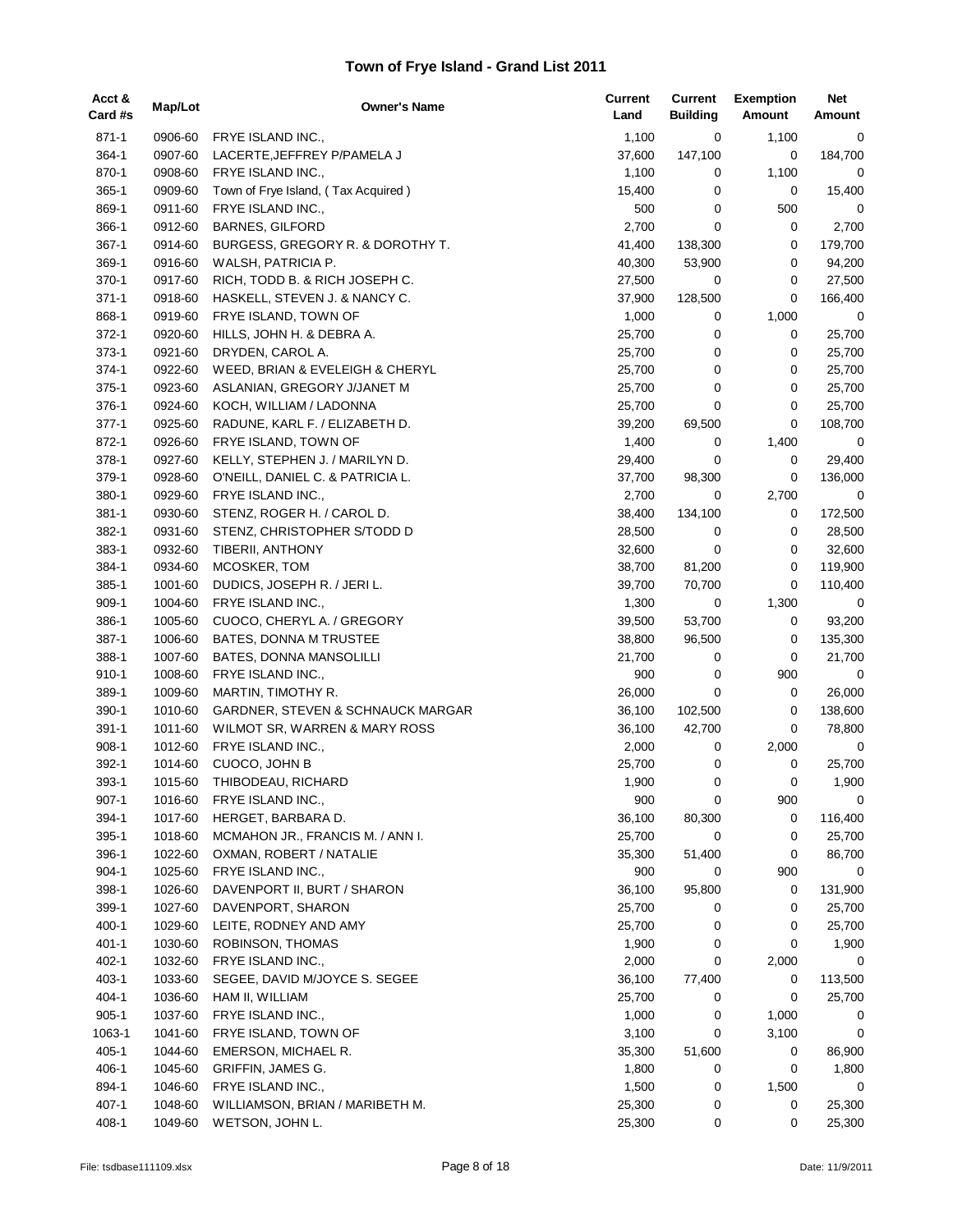| Acct &<br>Card #s | Map/Lot | <b>Owner's Name</b>                     | <b>Current</b><br>Land | Current<br><b>Building</b> | <b>Exemption</b><br>Amount | Net<br>Amount |
|-------------------|---------|-----------------------------------------|------------------------|----------------------------|----------------------------|---------------|
| 409-1             | 1050-60 | WETSON, JOHN LEIGHTON                   | 35,800                 | 74,400                     | 0                          | 110,200       |
| 895-1             | 1051-60 | FRYE ISLAND INC.,                       | 900                    | 0                          | 900                        | 0             |
| $923 - 1$         | 1052-61 | FRYE ISLAND INC.,                       | 900                    | 0                          | 900                        | 0             |
| $410 - 1$         | 1053-61 | PALMISANO, RICHARD J.                   | 35,900                 | 63,800                     | 0                          | 99,700        |
| 411-1             | 1054-61 | OCONNOR, JAMES E. / SYLVIA A.           | 39,900                 | 138,500                    | 0                          | 178,400       |
| 412-1             | 1055-61 | AMATO, GREGORY                          | 35,900                 | 89,000                     | 0                          | 124,900       |
| 413-1             | 1057-61 | FRYE ISLAND INC.,                       | 900                    | 0                          | 900                        | 0             |
| 414-1             | 1058-61 | PEARSON, MICHAEL I. / BETSY J.          | 1,800                  | 0                          | 0                          | 1,800         |
| 415-1             | 1059-61 | MANNING, MARK                           | 35,800                 | 45,900                     | 0                          | 81,700        |
| 416-1             | 1060-61 | STANDLEY, DAVID & ALISON                | 39,700                 | 85,600                     | 0                          | 125,300       |
| 418-1             | 1064-61 | FRYE ISLAND, TOWN OF                    | 1,800                  | 0                          | 1,800                      | 0             |
| 1025-1            | 1065-61 | FRYE ISLAND, TOWN OF                    | 900                    | 0                          | 900                        | 0             |
| 419-1             | 1066-61 | Town of Frye Island,                    | 1,600                  | 0                          | 1,600                      | 0             |
| 1026-1            | 1067-61 | FRYE ISLAND, TOWN OF                    | 800                    | 0                          | 800                        | 0             |
| 420-1             | 1068-61 | <b>TETLER, ERIC</b>                     | 35,800                 | 43,200                     | 0                          | 79,000        |
| $421 - 1$         | 1069-61 | MANNING, MARK                           | 1,800                  | 0                          | 0                          | 1,800         |
| 423-1             | 1075-61 | TENNEY, TRACY A. & LOXTERKAMP EDW TTEES | 39,300                 | 143,300                    | 0                          | 182,600       |
| 424-1             | 1076-61 | GLEYSTEEN, ERIC A. / BETSY B.           | 35,700                 | 78,900                     | 0                          | 114,600       |
| $425 - 1$         | 1079-60 | WHITE, KAREN L/MATTHEW B                | 39,400                 | 127,000                    | 0                          | 166,400       |
| 426-1             | 1082-60 | CAWLEY JR., WALTER G. / PATRICIA        | 35,600                 | 78,000                     | 0                          | 113,600       |
| 427-1             | 1083-60 | FENCER, MICHAEL / MARION                | 25,300                 | 0                          | 0                          | 25,300        |
| 428-1             | 1084-60 | ANGELO, LEONARD M & DANIELLE            | 35,700                 | 117,600                    | 0                          | 153,300       |
| 429-1             | 1087-60 | KEEGAN JR., JAMES J. / MARIE B.         | 27,900                 | 0                          | 0                          | 27,900        |
| 430-1             | 1088-60 | MAYNARD, ROBERT L/KELLI O'CONNOR        | 15,000                 | 160,900                    | 0                          | 175,900       |
| 432-1             | 1090-61 | BORYSEWICZ, CHARLES                     | 25,500                 | 0                          | 0                          | 25,500        |
| $433 - 1$         | 1091-61 | GLENN, BRIAN J.                         | 25,600                 | 0                          | 0                          | 25,600        |
| 434-1             | 1092-61 | TERRACCIANO, EDMUND H. / MARY R.        | 25,600                 | 0                          | 0                          | 25,600        |
| 435-1             | 1093-61 | BUTTRICK, DANIEL H/DIANNE L.            | 36,100                 | 121,400                    | 0                          | 157,500       |
| 436-1             | 1094-61 | STEVENS, CAROLINE R.                    | 25,700                 | 0                          | 0                          | 25,700        |
| 437-1             | 1095-61 | WALKER, BRIAN W & SUSAN L               | 39,500                 | 87,700                     | 0                          | 127,200       |
| 924-1             | 1098-61 | FRYE ISLAND INC.,                       | 1,500                  | 0                          | 1,500                      | 0             |
| 438-1             | 1099-61 | DRAKE, DWIGHT J. / CLAIRE S.            | 40,100                 | 126,000                    | 0                          | 166,100       |
| 439-1             | 1101-61 | HERSEY, DANA JR.                        | 36,000                 | 133,000                    | 0                          | 169,000       |
| $925 - 1$         | 1102-61 | FRYE ISLAND INC.,                       | 900                    | 0                          | 900                        | 0             |
| $441 - 1$         | 1104-61 | MAHONEY, WILLIAM D. & JILL D.           | 35,900                 | 132,600                    | 0                          | 168,500       |
| 442-1             | 1105-61 | RICHARDSON, CHERYL                      | 25,600                 | 0                          | 0                          | 25,600        |
| 443-1             | 1106-61 | DIGREGORIO, DAVID L.                    | 36,000                 | 103,200                    | 0                          | 139,200       |
| 839-1             | 1107-61 | KALITA, JOSEPH S / MARJORY B            | 25,700                 | 0                          | $\mathbf 0$                | 25,700        |
| 1043-1            | 1108-61 | Town of Frye Island,                    | 9,400                  | 0                          | 9,400                      | 0             |
| 444-1             | 1109-61 | FARNSWORTH, CURTIS R./CHARLOTTE P.      | 25,700                 | 0                          | 0                          | 25,700        |
| 445-1             | 1110-61 | BLACKMORE, GERALD / JOANNE              | 41,000                 | 120,800                    | 0                          | 161,800       |
| 446-1             | 1111-61 | PLOSKER, RYAN A & KELLY ANN             | 26,700                 | 0                          | 0                          | 26,700        |
| 447-1             | 1112-61 | OGRADY, DAVID S. / DOREEN R.            | 36,200                 | 112,600                    | 0                          | 148,800       |
| 448-1             | 1113-61 | FOURNIER, WAYNE M. / NANCY L.           | 36,100                 | 116,600                    | 0                          | 152,700       |
| 926-1             | 1114-61 | <b>FOURNIER, ERIC &amp; LISA</b>        | 25,700                 | 0                          | 0                          | 25,700        |
| 449-1             | 1115-61 | CHALMERS JR., EDWARD                    | 25,700                 | 0                          | 0                          | 25,700        |
| $450 - 1$         | 1116-61 | ERNST, MARK                             | 36,000                 | 131,600                    | 0                          | 167,600       |
| $451 - 1$         | 1117-61 | AMERO, STEPHEN W. & CAROL A.            | 36,000                 | 80,300                     | 0                          | 116,300       |
| $927 - 1$         | 1118-61 | FRYE ISLAND INC.,                       | 1,300                  | 0                          | 1,300                      | 0             |
| 935-1             | 1120-61 | FRYE ISLAND INC.,                       | 2,200                  | 0                          | 2,200                      | 0             |
| 452-1             | 1121-61 | BELLANTONE, MARC / ANGELA               | 36,000                 | 135,000                    | 0                          | 171,000       |
| 453-1             | 1122-61 | ANTONELLIS, JAMES                       | 25,700                 | 0                          | 0                          | 25,700        |
| 454-1             | 1123-61 | MORROW, MICHAEL J.                      | 35,700                 | 49,100                     | 0                          | 84,800        |
| 455-1             | 1124-61 | LAVALLEE, ROBERT L.                     | 25,400                 | 1,100                      | 0                          | 26,500        |
| 934-1             | 1125-61 | FRYE ISLAND INC.,                       | 900                    | 0                          | 900                        | 0             |
| 456-1             | 1126-61 | FRYE ISLAND INC.,                       | 9,500                  | 0                          | 9,500                      | 0             |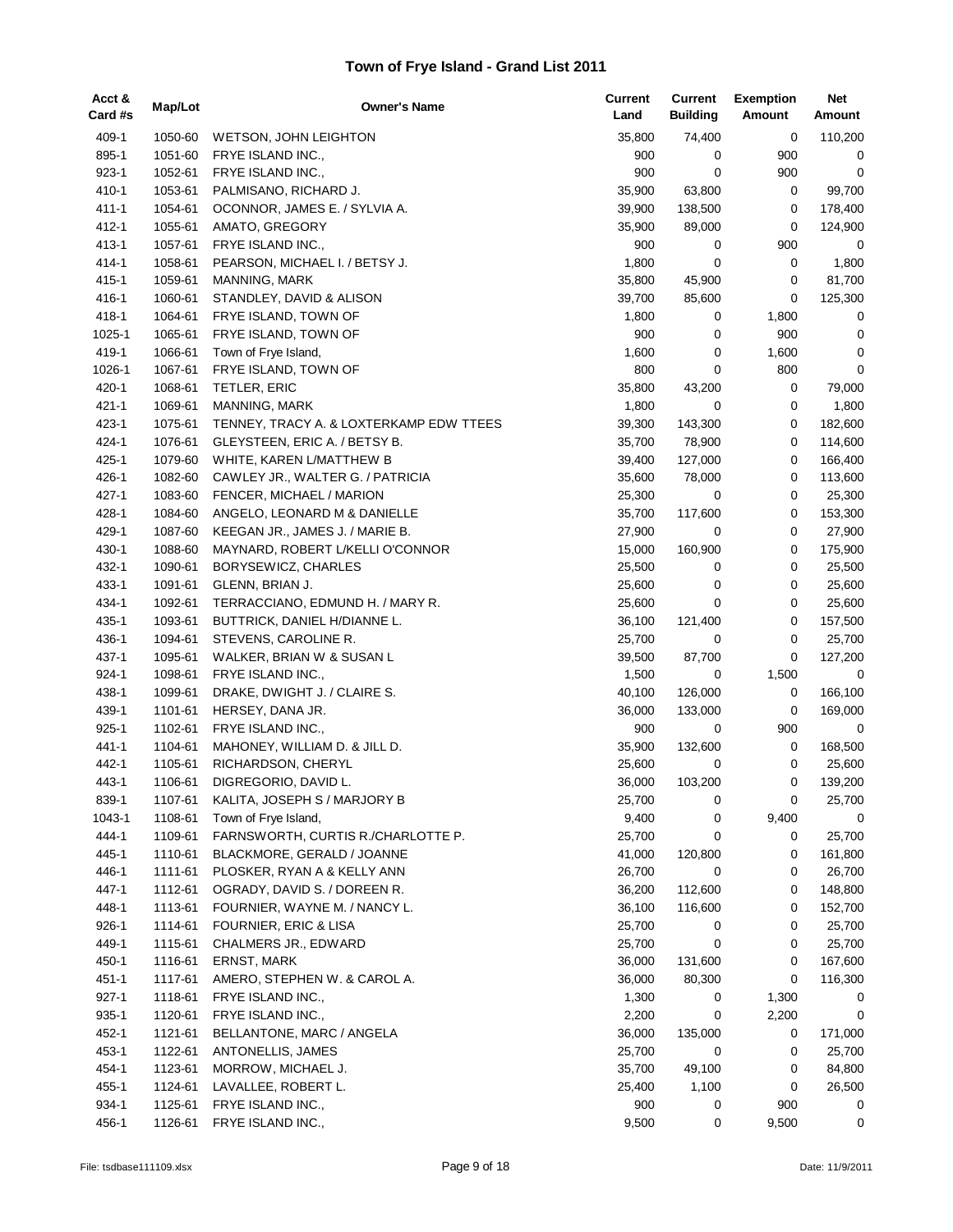| Acct &<br>Card #s | Map/Lot | <b>Owner's Name</b>                | <b>Current</b><br>Land | <b>Current</b><br><b>Building</b> | <b>Exemption</b><br>Amount | <b>Net</b><br>Amount |
|-------------------|---------|------------------------------------|------------------------|-----------------------------------|----------------------------|----------------------|
| 457-1             | 1132-61 | SPOSATO, STEPHEN J                 | 28,200                 | 0                                 | 0                          | 28,200               |
| 1023-1            | 1134-61 | FRYE ISLAND INC.,                  | 3,800                  | 0                                 | 3,800                      | 0                    |
| 458-1             | 1136-61 | LOVELY, DANA A/MARY B              | 29,500                 | 0                                 | 0                          | 29,500               |
| 1024-1            | 1138-61 | FRYE ISLAND INC.,                  | 1,700                  | 0                                 | 1,700                      | 0                    |
| 459-1             | 1139-61 | FRYE ISLAND INC.,                  | 2,700                  | 0                                 | 2,700                      | 0                    |
| 460-1             | 1140-61 | HEBERT, RICHARD M. / RONALD R.     | 36,100                 | 100,000                           | 0                          | 136,100              |
| 936-1             | 1141-61 | FRYE ISLAND INC.,                  | 900                    | 0                                 | 900                        | 0                    |
| 461-1             | 1142-61 | DOWNS, JOHN R AND NANCY            | 26,000                 | 0                                 | 0                          | 26,000               |
| 937-1             | 1143-61 | FRYE ISLAND INC.,                  | 3,800                  | 0                                 | 3,800                      | 0                    |
| 462-1             | 1144-61 | HODGE, JAMES B. & SUSAN M.         | 36,100                 | 75,100                            | 0                          | 111,200              |
| 463-1             | 1148-61 | KING, DOUGLAS H.                   | 1,900                  | 0                                 | 0                          | 1,900                |
| 464-1             | 1151-61 | MORIN, NICHOLAS / GLORIA           | 36,100                 | 45,300                            | 0                          | 81,400               |
| 465-1             | 1154-61 | HERZOG II, WILLIAM R & MARY A      | 42,500                 | 155,700                           | 0                          | 198,200              |
| 466-1             | 1155-61 | MAGSAMEN, RON                      | 36,100                 | 65,800                            | 0                          | 101,900              |
| 467-1             | 1156-61 | FRYE ISLAND, TOWN OF               | 1,000                  | 0                                 | 1,000                      | 0                    |
| 468-1             | 1157-61 | COOK, VICTORIA L.                  | 37,600                 | 41,000                            | 0                          | 78,600               |
| 469-1             | 1159-61 | SPEED, WILLIAM J                   | 27,200                 | 0                                 | 0                          | 27,200               |
| 470-1             | 1201-61 | HADLEY, HAROLD A                   | 2,300                  | 0                                 | 0                          | 2,300                |
| 471-1             | 1202-61 | SENTER, ROBERT & JULIE             | 27,300                 | 0                                 | 0                          | 27,300               |
| 472-1             | 1203-61 | MORRILL, MICHAEL P                 | 27,600                 | 0                                 | 0                          | 27,600               |
| 949-1             | 1204-61 | FRYE ISLAND INC.,                  | 1,500                  | 0                                 | 1,500                      | 0                    |
| 473-1             | 1206-61 | SHAIN, CHRISTOPHER T. & MELINDA B. | 46,800                 | 90,600                            | 0                          | 137,400              |
| 474-1             | 1207-61 | ARONSON, M HOLLY                   | 29,900                 | 0                                 | 0                          | 29,900               |
| 475-1             | 1208-61 | CHLAPOWSKI, ANTHONY J. / ESTHER    | 39,700                 | 74,000                            | 0                          | 113,700              |
| 476-1             | 1209-61 | ROY, RICHARD J.                    | 29,300                 | 0                                 | 0                          | 29,300               |
| $477 - 1$         | 1210-61 | CUEVAS, ADOLFO JR. & MELISSA R.    | 27,200                 | 0                                 | 0                          | 27,200               |
| 478-1             | 1211-61 | ARONSON, M. HOLLY                  | 27,200                 | 0                                 | 0                          | 27,200               |
| 479-1             | 1212-61 | ARONSON, M HOLLY                   | 46,700                 | 86,200                            | 0                          | 132,900              |
| 480-1             | 1213-61 | TOOMEY, TIMOTHY / JEANNE           | 40,300                 | 117,200                           | 0                          | 157,500              |
| 481-1             | 1214-61 | HARRY B. MCCARTY, LIVING TRUST     | 70,100                 | 68,000                            | 0                          | 138,100              |
| 483-1             | 1219-61 | PINETTE, CYNTHIA P.                | 40,400                 | 124,800                           | 0                          | 165,200              |
| 484-1             | 1220-61 | <b>BISHOP, THOMAS &amp; NANCY</b>  | 38,000                 | 61,100                            | 0                          | 99,100               |
| 485-1             | 1221-61 | AMATO, GEORGE S. / PIRJO R.        | 41,900                 | 237,000                           | 0                          | 278,900              |
| 486-1             | 1222-61 | DOLLOFF JR., KENNETH W CO-TRUSTEE  | 52,500                 | 71,200                            | 0                          | 123,700              |
| 487-1             | 1224-61 | BURBANK, JOHN E. / PEGGY A.        | 29,500                 | 0                                 | 0                          | 29,500               |
| 488-1             | 1225-61 | BURBANK III, JOHN E. / PEGGY A.    | 39,600                 | 100,200                           | 0                          | 139,800              |
| $951 - 1$         | 1226-61 | FRYE ISLAND INC.,                  | 1,100                  | 0                                 | 1,100                      | 0                    |
| 489-1             | 1227-61 | GAUDET, RICHARD A / VIRGINIA F     | 37,900                 | 130,200                           | 0                          | 168,100              |
| 490-1             | 1228-61 | TOMS, CLARENCE M. / VIRGINIA       | 27,200                 | 0                                 | 0                          | 27,200               |
| $952 - 1$         | 1230-61 | FRYE ISLAND INC.,                  | 1,900                  | 0                                 | 1,900                      | 0                    |
| 491-1             | 1231-61 | BELL, GEORGE C. / JOY A.           | 28,900                 | 0                                 | 0                          | 28,900               |
| 492-1             | 1232-61 | FOLEY, THOMAS A.                   | 30,900                 | 0                                 | 0                          | 30,900               |
| 493-1             | 1234-61 | HAYDEN, MARK D & COLLEEN M         | 28,000                 | 0                                 | 0                          | 28,000               |
| 494-1             | 1235-61 | FLAHIVE, PAUL                      | 38,300                 | 102,600                           | 0                          | 140,900              |
| $953 - 1$         | 1240-61 | FRYE ISLAND INC.,                  | 2,800                  | 0                                 | 2,800                      | 0                    |
| 495-1             | 1241-61 | O'REGAN, KEVIN M & TERRIL          | 29,500                 | 0                                 | 0                          | 29,500               |
| 954-1             | 1242-61 | FRYE ISLAND INC.,                  | 2,300                  | 0                                 | 2,300                      | 0                    |
| 496-1             | 1245-61 | MCKEE, SCOTT N & ELLEN M           | 38,900                 | 95,900                            | 0                          | 134,800              |
| 956-1             | 1246-61 | FRYE ISLAND INC.,                  | 1,100                  | 0                                 | 1,100                      | 0                    |
| 497-1             | 1247-61 | CUSTER, MARGO                      | 28,000                 | 0                                 | 0                          | 28,000               |
| $955 - 1$         | 1248-61 | FRYE ISLAND INC.,                  | 1,600                  | 0                                 | 1,600                      | 0                    |
| 498-1             | 1249-61 | RUDIN, JENNIFER & JOHN             | 27,500                 | 0                                 | 0                          | 27,500               |
| $957 - 1$         | 1250-61 | FRYE ISLAND INC.,                  | 1,200                  | 0                                 | 1,200                      | 0                    |
| 499-1             | 1251-61 | FRYE ISLAND, TOWN OF               | 11,900                 | 0                                 | 11,900                     | 0                    |
| $500-1$           | 1252-61 | HANSEN, ROBERT W.                  | 29,300                 | 0                                 | 0                          | 29,300               |
| $501 - 1$         | 1255-61 | COOKE, STEPHEN M./HARRINGTON ROSE  | 26,000                 | 0                                 | 0                          | 26,000               |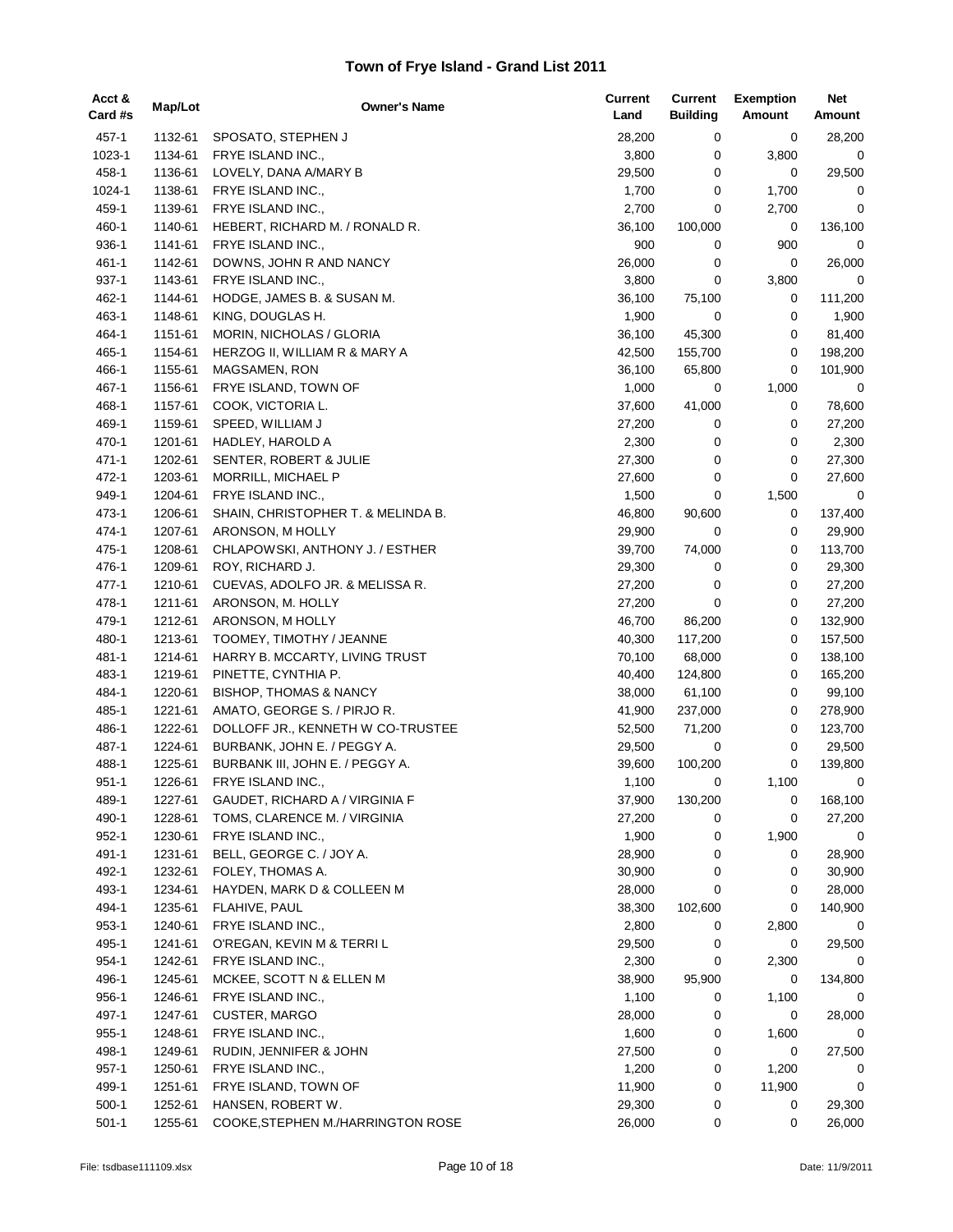| Acct &<br>Card #s | Map/Lot            | <b>Owner's Name</b>                                 | Current<br>Land  | <b>Current</b><br><b>Building</b> | <b>Exemption</b><br>Amount | <b>Net</b><br>Amount |
|-------------------|--------------------|-----------------------------------------------------|------------------|-----------------------------------|----------------------------|----------------------|
| $502 - 1$         | 1258-61            | LEWIS III, DOUGLAS R/DARBY-SUE                      | 38,900           | 70,600                            | 0                          | 109,500              |
| $958 - 1$         | 1259-61            | FRYE ISLAND INC.,                                   | 1,200            | 0                                 | 1,200                      | 0                    |
| 959-1             | 1260-61            | FRYE ISLAND INC.,                                   | 1,200            | 0                                 | 1,200                      | 0                    |
| $503-1$           | 1261-61            | DALLAIRE, DANIEL B. & CATHERINE A.                  | 27,400           | 0                                 | 0                          | 27,400               |
| 960-1             | 1264-61            | FRYE ISLAND INC.,                                   | 2,300            | 0                                 | 2,300                      | 0                    |
| 961-1             | 1266-61            | FRYE ISLAND INC.,                                   | 1,600            | 0                                 | 1,600                      | 0                    |
| $504-1$           | 1268-62            | HAYNES, MARK & RUTH                                 | 38,700           | 88,600                            | 0                          | 127,300              |
| $505-1$           | 1269-62            | NOREN, CARL W & PATRICIA                            | 38,900           | 76,900                            | 0                          | 115,800              |
| 962-1             | 1270-62            | FRYE ISLAND INC.,                                   | 2,300            | 0                                 | 2,300                      | 0                    |
| 506-1             | 1273-62            | MARKOS, PETER J.                                    | 38,200           | 143,800                           | 0                          | 182,000              |
| 507-1             | 1274-62            | BISHOP, DEBORAH & SAINT MARTIN BETH M               | 27,100           | 0                                 | 0                          | 27,100               |
| $508-1$           | 1275-62            | BISHOP, JOSEPH R & DEBORAH M                        | 38,100           | 119,800                           | 0                          | 157,900              |
| $509-1$           | 1276-62            | VON HUSEN, JOHN/SALLY FORD VON HUSEN                | 38,100           | 78,700                            | 0                          | 116,800              |
| $510-1$           | 1278-61            | RAY, STEPHEN / MARIA                                | 29,100           | 0                                 | 0                          | 29,100               |
| 1029-1            | 1279-62            | FRYE ISLAND INC.,                                   | 600              | 0                                 | 600                        | 0                    |
| 963-1             | 1280-61            | FRYE ISLAND INC.,                                   | 3,400            | 0                                 | 3,400                      | 0                    |
| $511 - 1$         | 1283-61            | MICUE III, JOHN                                     | 38,700           | 103,100                           | 0                          | 141,800              |
| 512-1             | 1284-61            | WILLIAMS, JAMES/RALPH ALAN                          | 39,200           | 85,000                            | 0                          | 124,200              |
| 513-1             | 1286-61            | <b>MACKINNON, WAYNE &amp; KATHLEEN</b>              | 38,500           | 73,300                            | 0                          | 111,800              |
| $514 - 1$         | 1287-61            | SPEED, WILLIAM J                                    | 28,500           | 0                                 | 0                          | 28,500               |
| $515 - 1$         | 1288-61            | FOLEY, THOMAS A. / KAREN M.                         | 28,300           | 0                                 | 0                          | 28,300               |
| 516-1             | 1289-61            | FOLEY, KAREN M.                                     | 38,300           | 47,200                            | 0                          | 85,500               |
| 517-1             | 1291-61            | WALKER, JAMES L. / JEANNE E.                        | 38,100           | 154,400                           | 0                          | 192,500              |
| 518-1             | 1292-61            | CANTY, THOMAS J.                                    | 39,100           | 108,100                           | 0                          | 147,200              |
| 519-1<br>$520-1$  | 1293-61<br>1294-61 | FLAHIVE, CHARLES W SR & GLORIA C                    | 27,800           | 0                                 | 0<br>0                     | 27,800               |
| $521 - 1$         | 1301-62            | LEVESQUE, LAWRENCE A.<br>FRYE ISLAND INC.,          | 35,200<br>38,300 | 83,800<br>0                       | 38,300                     | 119,000<br>0         |
| $522 - 1$         | 1302-62            | TABRIS, MICHAEL D./LINDA & ROSENTHAL DAVID & LENORE | 39,000           | 106,200                           | 0                          | 145,200              |
| 1007-1            | 1303-62            | FRYE ISLAND INC.,                                   | 1,200            | 0                                 | 1,200                      | 0                    |
| $523-1$           | 1304-62            | DAIGLE, MICHAEL                                     | 27,400           | 0                                 | 0                          | 27,400               |
| 524-1             | 1305-62            | ZEA, ALISON                                         | 38,200           | 95,800                            | 0                          | 134,000              |
| $841 - 1$         | 1307-62            | BEAULIEU, RODERICK & CELESTE                        | 42,000           | 109,400                           | 0                          | 151,400              |
| 526-1             | 1308-62            | KELLEY, JAMES J & JENNIFER                          | 38,900           | 98,200                            | 0                          | 137,100              |
| 527-1             | 1309-62            | KEUP, WILLIAM K. / NANCY A.                         | 39,700           | 78,700                            | 0                          | 118,400              |
| 528-1             | 1310-62            | ROGERS, EDWARD W. & APRIL A.                        | 38,700           | 103,000                           | 0                          | 141,700              |
| 529-1             | 1311-62            | WOODS, STEPHEN L. & CHELSIE A.                      | 28,600           | 0                                 | 0                          | 28,600               |
| 842-1             | 1312-62            | SAVOIE, MARK AND CHRISTINE                          | 42,400           | 73,700                            | 0                          | 116,100              |
| 1008-1            | 1314-62            | FRYE ISLAND INC.,                                   | 1,200            | 0                                 | 1,200                      | 0                    |
| 530-1             | 1315-62            | MARTINEZ, DANIEL J/MELISSA E                        | 38,000           | 136,300                           | 0                          | 174,300              |
| $531 - 1$         | 1316-62            | REALI, JAMES V & DEBORAH A                          | 36,200           | 107,100                           | 0                          | 143,300              |
| 532-1             | 1317-62            | REALI, DEBORAH A.                                   | 28,000           | 0                                 | 0                          | 28,000               |
| 533-1             | 1318-62            | DIMOND, WILLIAM C.                                  | 28,100           | 0                                 | 0                          | 28,100               |
| 534-1             | 1319-62            | REALI, VINCENZO JAMES                               | 27,600           | 0                                 | 0                          | 27,600               |
| 535-1             | 1320-62            | ASLANIAN, GREGORY/JANET                             | 28,000           | 0                                 | 0                          | 28,000               |
| 536-1             | 1321-62            | PEDERSEN, DONNA E. & ASLANIAN GREG                  | 39,800           | 89,800                            | 0                          | 129,600              |
| 1013-1            | 1322-62            | FRYE ISLAND INC.,                                   | 1,700            | 0                                 | 1,700                      | 0                    |
| 537-1             | 1323-62            | LEVESQUE, JOANN                                     | 27,600           | 0                                 | 0                          | 27,600               |
| 538-1             | 1324-62            | SAMPSON, JOHN H. / JOANNE                           | 39,400           | 79,500                            | 0                          | 118,900              |
| 539-1             | 1325-62            | OHANESIAN, CHARLOTTE                                | 27,300           | 0                                 | 0                          | 27,300               |
| 844-1             | 1326-62            | TROY, LISA & QUINN JAMES                            | 27,900           | 0                                 | 0                          | 27,900               |
| 540-1             | 1327-62            | LINDLEY, MAX & MELISSA                              | 27,400           | 0                                 | 0                          | 27,400               |
| $541 - 1$         | 1328-62            | HEMMERLING, DAVID H & CORNO MEGIN L                 | 43,000           | 123,900                           | 0                          | 166,900              |
| 543-1             | 1331-62            | OSBORN, ERNEST C & KAREN                            | 31,300           | 0                                 | 0                          | 31,300               |
| 544-1             | 1332-62            | SOLIMINI, VITO J. / MAUREEN                         | 28,100           | 0                                 | 0                          | 28,100               |
| 545-1             | 1333-62            | SOLIMINI, VITO J. / MAUREEN A.                      | 38,900           | 166,200                           | 0                          | 205,100              |
| 1010-1            | 1334-62            | FRYE ISLAND INC.,                                   | 1,100            | 0                                 | 1,100                      | 0                    |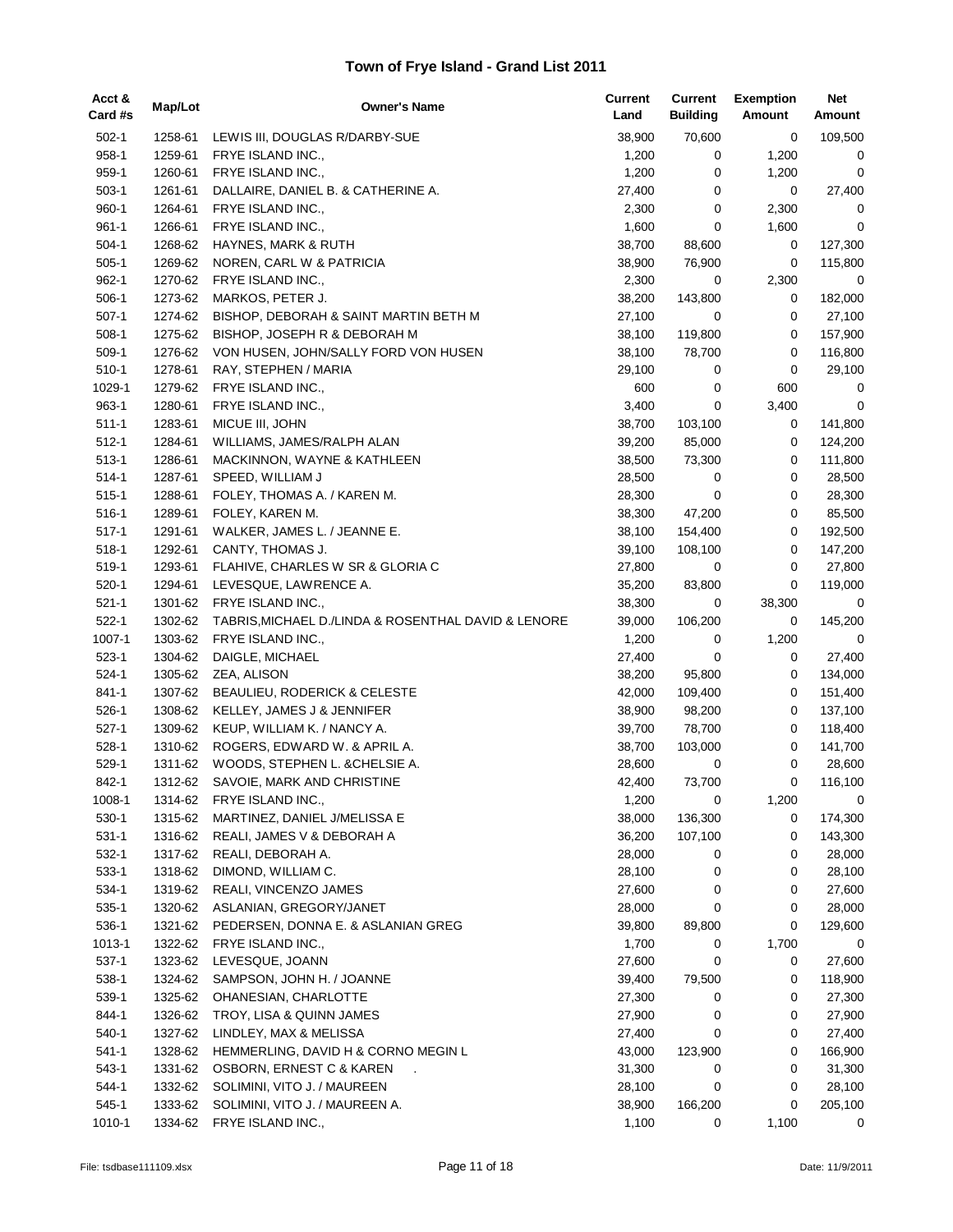| Acct &<br>Card #s | Map/Lot | <b>Owner's Name</b>                  | <b>Current</b><br>Land | <b>Current</b><br><b>Building</b> | <b>Exemption</b><br>Amount | <b>Net</b><br>Amount |
|-------------------|---------|--------------------------------------|------------------------|-----------------------------------|----------------------------|----------------------|
| 546-1             | 1335-62 | DEPIETRO, JOSEPH & RENEE             | 38,800                 | 166,500                           | 0                          | 205,300              |
| $547-1$           | 1336-62 | BARKER, MARCY L & MORRILL MICHAEL P  | 38,600                 | 95,700                            | 0                          | 134,300              |
| 548-1             | 1337-62 | LYONS, PAUL & LORRAINE               | 37,700                 | 80,200                            | 0                          | 117,900              |
| 1011-1            | 1340-62 | FRYE ISLAND INC.,                    | 3,200                  | 0                                 | 3,200                      | 0                    |
| 1012-1            | 1345-62 | FRYE ISLAND INC.,                    | 6,400                  | 0                                 | 6,400                      | 0                    |
| 549-1             | 1346-62 | SANSONE, AGNES E & LEONARD NEIL H    | 38,400                 | 138,400                           | 0                          | 176,800              |
| $550-1$           | 1347-62 | BOYD, KEVIN E. & ELIZABETH D.        | 42,600                 | 57,500                            | 0                          | 100,100              |
| $551 - 1$         | 1350-62 | MESERVE, ALLEN L/DENISE M            | 43,400                 | 147,000                           | 0                          | 190,400              |
| 1014-1            | 1352-62 | FRYE ISLAND INC.,                    | 1,500                  | 0                                 | 1,500                      | 0                    |
| $552-1$           | 1353-62 | RUBY, ANDREW M.                      | 42,500                 | 123,500                           | 0                          | 166,000              |
| 553-1             | 1355-62 | GARLAND, DEBORAH C.                  | 29,900                 | 0                                 | 0                          | 29,900               |
| 1059-1            | 1356-62 | MUSOROFITI, CORY J. / ERIN E.        | 29,400                 | 0                                 | 0                          | 29,400               |
| 554-1             | 1357-62 | CUOCO, CHRISTOPHER P. & REBECCA C.   | 38,600                 | 78,400                            | 0                          | 117,000              |
| 1015-1            | 1358-62 | FRYE ISLAND INC.,                    | 1,600                  | 0                                 | 1,600                      | 0                    |
| $555-1$           | 1360-62 | DUPONT, GEORGE / PAM                 | 38,700                 | 145,000                           | 0                          | 183,700              |
| 556-1             | 1361-62 | FRYE ISLAND INC.,                    | 1,300                  | 0                                 | 1,300                      | 0                    |
| 1030-1            | 1380-62 | FRYE ISLAND, TOWN OF                 | 8,000                  | 0                                 | 8,000                      | 0                    |
| $557-1$           | 1381-62 | SOUCY, RICHARD L. & PATRICIA A.      | 48,500                 | 115,100                           | 0                          | 163,600              |
| 558-1             | 1382-62 | DAVISON, GLENN & SARAH               | 46,900                 | 79,100                            | 0                          | 126,000              |
| 946-1             | 1383-62 | FRYE ISLAND INC.,                    | 1,300                  | 0                                 | 1,300                      | 0                    |
| 559-1             | 1384-62 | HINGSTON REALTY, TRUST               | 40,400                 | 192,800                           | 0                          | 233,200              |
| 797-1             | 1385-62 | KANNIARD, RANDY / KATHY              | 30,300                 | 0                                 | 0                          | 30,300               |
| 945-1             | 1386-62 | FRYE ISLAND INC.,                    | 2,300                  | 0                                 | 2,300                      | 0                    |
| 560-1             | 1389-62 | THOMAS, WILLIAM / GRACE              | 26,100                 | 0                                 | 0                          | 26,100               |
| $561 - 1$         | 1390-62 | STROUD, KELLY B. & TRACY L.          | 28,200                 | 0                                 | 0                          | 28,200               |
| $562-1$           | 1391-62 | VOLTZ, TODD D & DEBRA L              | 38,500                 | 107,400                           | 0                          | 145,900              |
| 944-1             | 1392-62 | FRYE ISLAND INC.,                    | 1,200                  | 0                                 | 1,200                      | 0                    |
| 943-1             | 1393-62 | FRYE ISLAND INC.,                    | 1,300                  | 0                                 | 1,300                      | 0                    |
| 563-1             | 1394-62 | SCHRAFFT, PETER R / KRISTEN A        | 39,700                 | 99,800                            | 0                          | 139,500              |
| 942-1             | 1395-62 | FRYE ISLAND INC.,                    | 1,400                  | 0                                 | 1,400                      | 0                    |
| 564-1             | 1396-62 | E. FRANCES TAYLOR, TRUSTEE           | 40,800                 | 89,700                            | 0                          | 130,500              |
| $565-1$           | 1397-62 | ANDERSON, FAMILY TRUST               | 40,000                 | 115,600                           | 0                          | 155,600              |
| 566-1             | 1398-62 | <b>HELBICK, KIM B</b>                | 28,800                 | 0                                 | 0                          | 28,800               |
| 941-1             | 1400-62 | FRYE ISLAND INC.,                    | 1,600                  | 0                                 | 1,600                      | 0                    |
| 567-1             | 1401-62 | Town of Frye Island,                 | 12,800                 | 0                                 | 12,800                     | 0                    |
| 940-1             | 1402-62 | FRYE ISLAND INC.,                    | 1,400                  | 0                                 | 1,400                      | 0                    |
| 568-1             | 1403-62 | MACKEY, GEORGE F. / SANDRA A.        | 39,500                 | 77,600                            | 0                          | 117,100              |
| 569-1             | 1404-62 | RICHMOND, JAMES M. / SUSAN           | 28,900                 | $\mathbf 0$                       | 0                          | 28,900               |
| 570-1             | 1405-62 | ZITOLI, GERARD & SAVOIE NANCY M.     | 40,600                 | 109,700                           | 0                          | 150,300              |
| $571-1$           | 1406-62 | NISKA, KURT E. & LEAH                | 38,000                 | 124,500                           | 0                          | 162,500              |
| $572-1$           | 1407-62 | ORLOV, ROBERT / LAURIE M             | 47,000                 | 114,500                           | 0                          | 161,500              |
| $573-1$           | 1408-62 | DINANNO, RICHARD J.                  | 28,700                 | 0                                 | 0                          | 28,700               |
| $574-1$           | 1409-62 | MARCIONEK, DAVID J. / DEBORAH M.     | 38,200                 | 36,000                            | 0                          | 74,200               |
| $575-1$           | 1410-62 | <b>CUSHMAN, MARGARET F.</b>          | 27,500                 | 0                                 | 0                          | 27,500               |
| 576-1             | 1411-62 | CUSHMAN, ROBERT A. & MARGARET F.     | 2,000                  | 0                                 | 0                          | 2,000                |
| $577-1$           | 1412-62 | SALINGER PETER D. & NANCI E., TRUSTS | 24,600                 | 0                                 | 0                          | 24,600               |
| 1017-1            | 1500-61 | FRYE ISLAND, TOWN OF                 | 32,000                 | 0                                 | 32,000                     | 0                    |
| 967-1             | 1506-61 | FRYE ISLAND, TOWN OF                 | 2,200                  | 0                                 | 2,200                      | 0                    |
| 964-1             | 1514-62 | FRYE ISLAND, TOWN OF                 | 2,100                  | 0                                 | 2,100                      | 0                    |
| 578-1             | 1522-62 | LENHARTH, TARA                       | 38,900                 | 35,800                            | 0                          | 74,700               |
| 579-1             | 1523-61 | LENHARTH, WILLIAM AND TARA           | 28,100                 | 0                                 | 0                          | 28,100               |
| 580-1             | 1524-61 | KARWON, WALTER A & MELINDA S.        | 42,600                 | 43,300                            | 0                          | 85,900               |
| $581 - 1$         | 1526-61 | KARWON, WALTER A & MELINDA S.        | 28,100                 | 0                                 | 0                          | 28,100               |
| 582-1             | 1528-61 | KARWON, WALTER A & MELINDA S.        | 27,500                 | 0                                 | 0                          | 27,500               |
| 583-1             | 1529-61 | KARWON, WALTER A & MELINDA S.        | 27,900                 | 0                                 | 0                          | 27,900               |
| 584-1             | 1535-61 | DAIGLE, ARLENE                       | 37,600                 | 119,200                           | 0                          | 156,800              |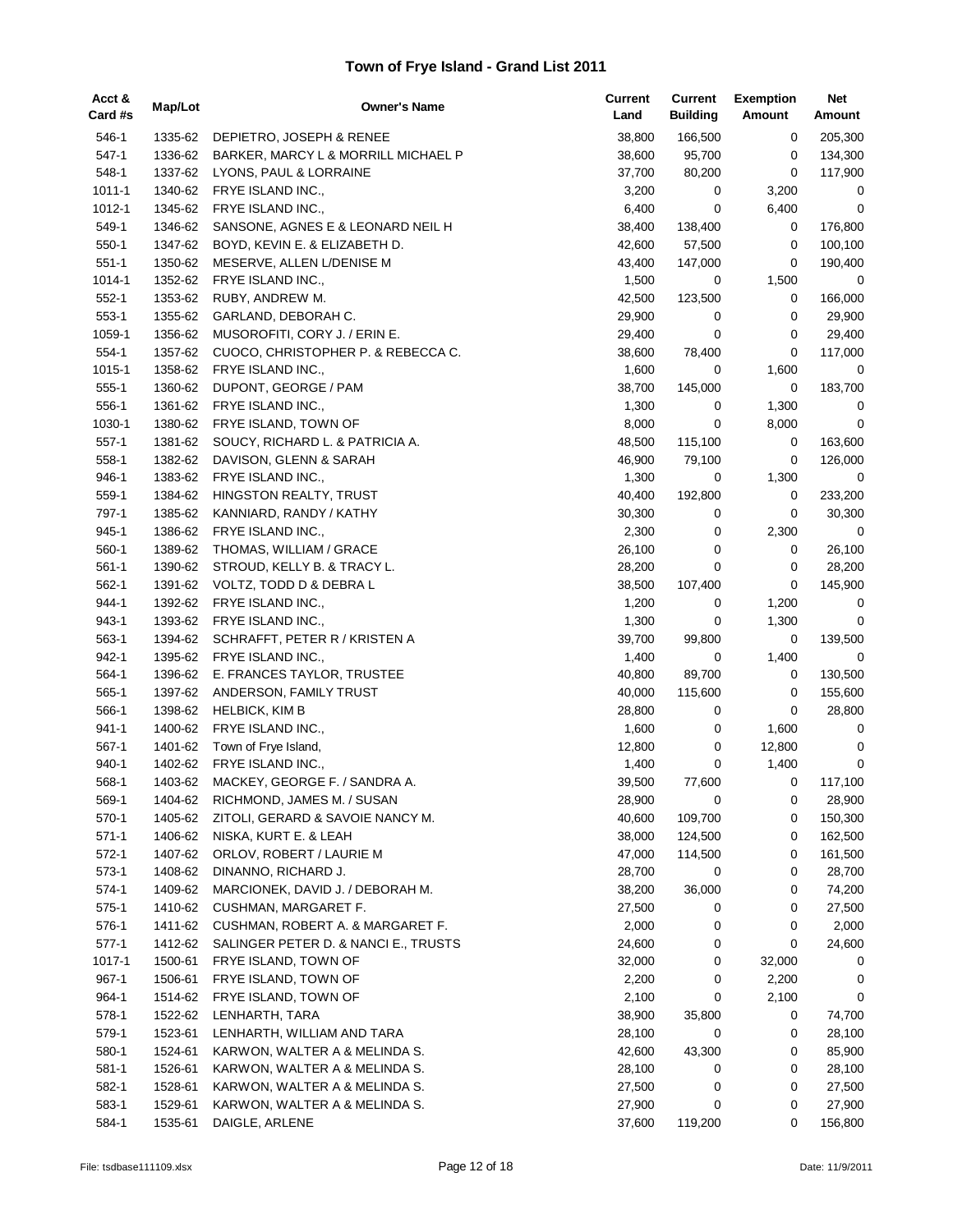| Acct &<br>Card #s | Map/Lot | <b>Owner's Name</b>                   | <b>Current</b><br>Land | <b>Current</b><br><b>Building</b> | <b>Exemption</b><br>Amount | Net<br>Amount |
|-------------------|---------|---------------------------------------|------------------------|-----------------------------------|----------------------------|---------------|
| $965 - 1$         | 1540-61 | FRYE ISLAND, TOWN OF                  | 4,000                  | 0                                 | 4,000                      | 0             |
| 585-1             | 1545-61 | PENDER, BERNARD A & ANN MARIE         | 2,800                  | 0                                 | 0                          | 2,800         |
| 966-1             | 1550-61 | FRYE ISLAND, TOWN OF                  | 2,800                  | 0                                 | 2,800                      | 0             |
| 586-1             | 1552-61 | MITCHELL, HAROLD I.                   | 27,200                 | 0                                 | 0                          | 27,200        |
| 587-1             | 1553-61 | JOYCE, DENISE M & JAMES & JOSEPH F    | 37,600                 | 72,000                            | 0                          | 109,600       |
| 588-1             | 1554-61 | ILICH, ROBERT                         | 39,100                 | 128,900                           | 0                          | 168,000       |
| 589-1             | 1555-61 | LEAVITT, JAMES A.                     | 28,500                 | 0                                 | 0                          | 28,500        |
| 590-1             | 1600-62 | HIGGINS, THOMAS M.                    | 32,000                 | 1,800                             | 0                          | 33,800        |
| 968-1             | 1601-62 | FRYE ISLAND INC.,                     | 16,500                 | 0                                 | 16,500                     | 0             |
| 591-1             | 1603-62 | DONNA L. R. MELANSON, TRUSTEE         | 153,000                | 108,600                           | 0                          | 261,600       |
| 592-1             | 1604-62 | CASAZZA, JAMES/SHAREN                 | 225,400                | 118,900                           | 0                          | 344,300       |
| 848-1             | 1606-62 | CASAZZA, JAMES & SHAREN               | 0                      | 0                                 | 0                          | 0             |
| 969-1             | 1610-62 | FRYE ISLAND, TOWN OF                  | 28,500                 | 0                                 | 28,500                     | 0             |
| 1062-1            | 1613-62 | FRYE ISLAND INC.,                     | 12,000                 | 0                                 | 12,000                     | 0             |
| 593-1             | 1615-62 | Wall, Realty Trust                    | 189,600                | 99,500                            | 0                          | 289,100       |
| 970-1             | 1618-62 | FRYE ISLAND INC.,                     | 88,200                 | 0                                 | 88,200                     | 0             |
| 595-1             | 1620-62 | HUNT, ROBERT A. & MARY C./HUNT REA    | 174,600                | 91,500                            | 0                          | 266,100       |
| 596-1             | 1621-62 | OSBORN, PAUL J. / LORI F.             | 122,000                | 0                                 | 0                          | 122,000       |
| 597-1             | 1622-62 | NILES, JAY R. / MARY ANN              | 148,600                | 79,500                            | 0                          | 228,100       |
| 598-1             | 1623-62 | MOLLOY, HAROLD J. / KATHLEEN G.       | 150,600                | 81,700                            | 0                          | 232,300       |
| 599-1             | 1624-62 | KAPLAN, RICHARD N. / DENISE HORNE     | 150,600                | 178,000                           | 0                          | 328,600       |
| 600-1             | 1625-62 | WRIGHT, ANDREW / CYNTHIA A. TTEES     | 157,800                | 174,700                           | 0                          | 332,500       |
| $601 - 1$         | 1626-62 | GORDON, JAMES W.                      | 155,800                | 229,600                           | 0                          | 385,400       |
| 602-1             | 1627-62 | Town of Frye Island, (Tax Acquired)   | 130,000                | 0                                 | 0                          | 130,000       |
| 603-1             | 1628-62 | DEMARCO, RICHARD K. / NANCY H.        | 166,600                | 120,000                           | 0                          | 286,600       |
| 604-1             | 1629-62 | MONTVILLE, LEIGH J. / DIANE           | 168,400                | 51,300                            | 0                          | 219,700       |
| 605-1             | 1630-62 | DONOHUE, GARY M. / DIANE R.           | 157,400                | 120,300                           | 0                          | 277,700       |
| 606-1             | 1631-62 | HANNAH, ROBERT W./ Trustee            | 154,200                | 107,300                           | 0                          | 261,500       |
| 607-1             | 1632-62 | HANCHETT, KENNETH E.                  | 152,600                | 114,200                           | 0                          | 266,800       |
| 608-1             | 1633-62 | POTTS, KATHLEEN A / JOSEPH J          | 158,200                | 124,800                           | 0                          | 283,000       |
| 609-1             | 1634-62 | ARONSON, BARBARA S.                   | 157,000                | 229,200                           | 0                          | 386,200       |
| 610-1             | 1635-62 | BEAR, ADAM J. / MARYANNE              | 158,200                | 121,400                           | 0                          | 279,600       |
| $611 - 1$         | 1636-62 | HOOPER, ALLEN L. / SHERRY A.          | 158,600                | 92,600                            | 0                          | 251,200       |
| 612-1             | 1637-62 | STEISS, JAMES E. / HOLLY A.           | 158,600                | 54,200                            | 0                          | 212,800       |
| 613-1             | 1638-62 | GORRA, FERRIS G. TRUSTEE              | 161,000                | 76,500                            | 0                          | 237,500       |
| 614-1             | 1639-61 | PRIESTLEY, LORNA B. FAMILY TRUST      | 158,600                | 55,800                            | 0                          | 214,400       |
| 615-1             | 1640-61 | SIMPSON, EDWIN / GRAYCE               | 155,800                | 146,600                           | 0                          | 302,400       |
| 616-1             | 1641-61 | LENEHAN, GARY / JANICE                | 151,000                | 141,000                           | 0                          | 292,000       |
| $971-1$           | 1642-61 | FRYE ISLAND INC.,                     | 16,000                 | 0                                 | 16,000                     | 0             |
| 972-1             | 1646-61 | FRYE ISLAND INC.,                     | 17,400                 | 0                                 | 17,400                     | 0             |
| 617-1             | 1648-61 | HYVONEN, EERO J.                      | 47,600                 | 0                                 | 0                          | 47,600        |
| 618-1             | 1649-61 | MAZZOLA, MIKE / KIRSI                 | 206,600                | 122,700                           | 0                          | 329,300       |
| 620-1             | 1651-61 | KOKARAS JR., PETER A. / JUNE L. TTEES | 158,600                | 94,900                            | 0                          | 253,500       |
| $621 - 1$         | 1652-61 | DABRITZ, KARL                         | 162,600                | 191,800                           | 0                          | 354,400       |
| $801 - 1$         | 1653-61 | SEAWARD JR., DANIEL O / LINDA P       | 172,000                | 0                                 | 0                          | 172,000       |
| 622-1             | 1655-61 | BOVAIRD, NEILL L. / JADWIGA M.        | 146,600                | 132,500                           | 0                          | 279,100       |
| 623-1             | 1657-61 | CRIVELLARO, CHARLES P. & ANN E./TH    | 162,900                | 100,600                           | 0                          | 263,500       |
| 806-1             | 1659-61 | FRYE ISLAND TOWN OF,                  | 127,200                | 0                                 | 127,200                    | 0             |
| $975 - 1$         | 1660-61 | FRYE ISLAND INC.,                     | 40,000                 | 0                                 | 40,000                     | 0             |
| 624-1             | 1667-61 | THIBODEAU, MICHAEL                    | 162,600                | 56,300                            | 0                          | 218,900       |
| 625-1             | 1668-61 | ELINOFF, WILLIAM C / JANICE L         | 162,600                | 158,400                           | 0                          | 321,000       |
| 626-1             | 1669-61 | ELINOFF, JANICE L.                    | 134,000                | 0                                 | 0                          | 134,000       |
| 976-1             | 1670-61 | FRYE ISLAND INC.,                     | 13,000                 | 0                                 | 13,000                     | 0             |
| 627-1             | 1671-61 | WEISE, E.F. CHRISTIAN                 | 154,600                | 100,600                           | 0                          | 255,200       |
| 628-1             | 1672-61 | WEISE, E.F. CHRISTIAN / MARIANNE      | 130,400                | 0                                 | 0                          | 130,400       |
| 629-1             | 1673-61 | ANSON, KENT F & ELIZABETH M           | 154,600                | 158,600                           | 0                          | 313,200       |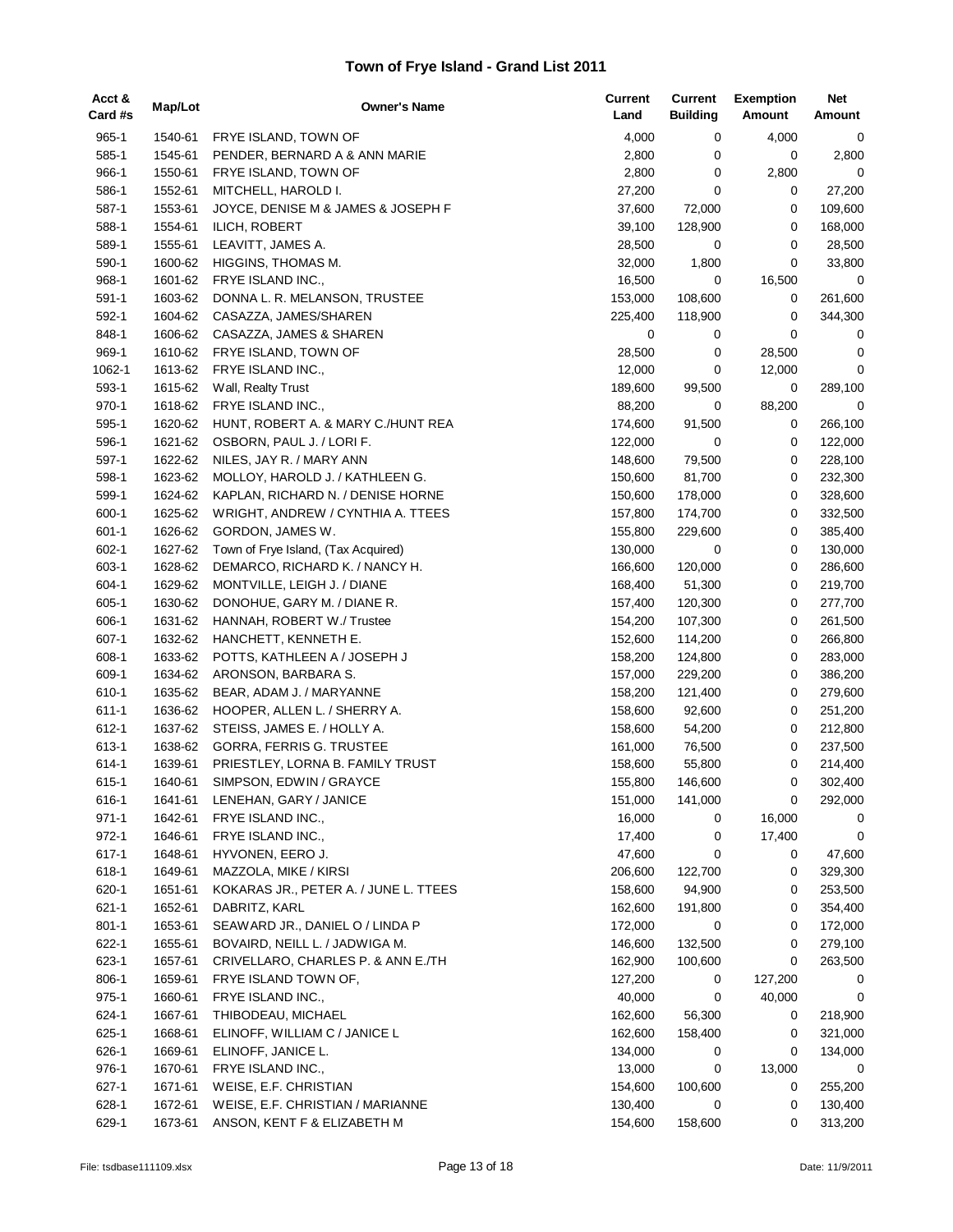| Acct &<br>Card #s | Map/Lot | <b>Owner's Name</b>                             | <b>Current</b><br>Land | <b>Current</b><br><b>Building</b> | <b>Exemption</b><br>Amount | Net<br>Amount |
|-------------------|---------|-------------------------------------------------|------------------------|-----------------------------------|----------------------------|---------------|
| 630-1             | 1674-61 | ANSON, KENT F                                   | 149,000                | 180,400                           | 0                          | 329,400       |
| $977-1$           | 1675-61 | FRYE ISLAND INC.,                               | 13,400                 | 0                                 | 13,400                     | 0             |
| 631-1             | 1676-61 | DEMING, ROBERT N. / MARY A.                     | 151,800                | 119,500                           | 0                          | 271,300       |
| 632-1             | 1677-61 | SCHUTZ, JOHN E. / CAROL A.                      | 158,600                | 117,600                           | 0                          | 276,200       |
| 633-1             | 1678-61 | OHANESIAN, KRISTI                               | 185,600                | 174,300                           | 0                          | 359,900       |
| 634-1             | 1679-61 | LEMIEUX, GERARD                                 | 174,200                | 92,900                            | 0                          | 267,100       |
| 635-1             | 1680-61 | OSSI, MICHAEL J. / JACQUELINE W.                | 160,600                | 138,800                           | 0                          | 299,400       |
| 636-1             | 1681-61 | JOHNSON, EDWARD P. / KAREN M.                   | 151,800                | 93,300                            | 0                          | 245,100       |
| 637-1             | 1682-61 | BOURQUE, PAUL L. / RUTH A.                      | 167,000                | 145,600                           | 0                          | 312,600       |
| 638-1             | 1683-61 | WILSON JR., MALCOLM / NELLIE                    | 151,200                | 57,800                            | 0                          | 209,000       |
| 639-1             | 1684-61 | SULLIVAN, MARK                                  | 121,600                | 0                                 | 0                          | 121,600       |
| 640-1             | 1685-61 | GILMAN, STEVEN A.                               | 12,500                 | 0                                 | 0                          | 12,500        |
| 982-1             | 1686-60 | FRYE ISLAND INC.,                               | 20,600                 | 0                                 | 20,600                     | 0             |
| 642-1             | 1690-60 | TALMADGE, PAUL C. & PATRICIA A.                 | 214,200                | 108,900                           | 0                          | 323,100       |
| $900-1$           | 1692-60 | FRYE ISLAND INC.,                               | 16,800                 | 0                                 | 16,800                     | 0             |
| 849-1             | 1694-60 | GARDINI, LAWRENCE E / JAYNE E                   | 195,200                | 64,100                            | 0                          | 259,300       |
| 644-1             | 1695-60 | GARDINI, LAWRENCE E. / JAYNE E.                 | 16,800                 | 24,200                            | 0                          | 41,000        |
| $901 - 1$         | 1696-60 | FRYE ISLAND, TOWN OF                            | 1,600                  | 0                                 | 1,600                      | 0             |
| 645-1             | 1697-60 | YULE, LANCE S.                                  | 27,400                 | 0                                 | 0                          | 27,400        |
| 646-1             | 1698-60 | PHILBRICK, WESLEY A/NELSA W                     | 43,400                 | 86,100                            | 0                          | 129,500       |
| 647-1             | 1699-60 | RUCCI, JACQUELINE M.                            | 28,900                 | 0                                 | 0                          | 28,900        |
| 983-1             | 1700-61 | FRYE ISLAND INC.,                               | 3,700                  | 0                                 | 3,700                      | 0             |
| 984-1             | 1706-61 | FRYE ISLAND INC.,                               | 1,500                  | 0                                 | 1,500                      | 0             |
| 648-1             | 1708-61 | GILMAN, STEVEN                                  | 28,500                 | 0                                 | 0                          | 28,500        |
| 649-1             | 1711-61 | KETT, JOHN B. / THERESA M.                      | 42,400                 | 118,500                           | 0                          | 160,900       |
| 650-1             | 1712-61 | Town of Frye Island,                            | 12,900                 | 0                                 | 12,900                     | 0             |
| $651 - 1$         | 1713-61 | CURTIS, SHAWN G. & JORDYN C.                    | 31,000                 | 0                                 | 0                          | 31,000        |
| 985-1             | 1716-61 | FRYE ISLAND INC.,                               | 3,200                  | 0                                 | 3,200                      | 0             |
| 652-1             | 1719-61 | <b>HIGGINS, THOMAS M</b>                        | 36,700                 | 0                                 | 0                          | 36,700        |
| 986-1             | 1721-61 | HIGGINS, THOMAS M                               | 31,800                 | 0                                 | 0                          | 31,800        |
| 987-1             | 1723-61 | FRYE ISLAND INC.,                               | 1,200                  | 0                                 | 1,200                      | 0             |
| 653-1             | 1724-61 | MURPHY, PAUL / ANN MARIE                        | 41,700                 | 160,500                           | 0                          | 202,200       |
| 988-1             | 1725-61 | FRYE ISLAND INC.,                               | 1,700                  | 0                                 | 1,700                      | 0             |
| 654-1             | 1726-61 | WALBOURNE, MARY                                 | 30,700                 | 0                                 | 0                          | 30,700        |
| $655 - 1$         | 1727-62 | QUIST, BERTIL G. / CAROL D.                     | 39,600                 | 64,500                            | 0                          | 104,100       |
| 656-1             | 1729-62 | HANLEY, JAMES M. & BETHANY                      | 39,600                 | 128,800                           | 0                          | 168,400       |
| $657 - 1$         | 1730-62 | HODGE, PAMELA S.                                | 30,700                 | 0                                 | 0                          | 30,700        |
| 658-1             | 1731-62 | CHARRETTE, EDMOND                               | 30,800                 | 0                                 | 0                          | 30,800        |
| 659-1             | 1732-62 | SPEED, WILLIAM J.                               | 31,000                 | 0                                 | 0                          | 31,000        |
| 660-1             | 1733-62 | BARRINGER, JOHN E. / CATHERINE M.               | 40,400                 | 121,700                           | 0                          | 162,100       |
| 661-1             | 1734-62 | BALDWIN, DAVID H.                               | 37,600                 | 0                                 | 0                          | 37,600        |
| 662-1             | 1736-62 | MASSARO, BETH                                   | 41,300                 | 133,100                           | 0                          | 174,400       |
| 663-1             | 1737-62 | LYONS, LORRAINE A. & PAUL J.                    | 40,900                 | 109,800                           | 0                          | 150,700       |
| 664-1             | 1738-62 | THURSTON, ROBERT E.                             | 40,200                 | 178,700                           | 0                          | 218,900       |
| 666-1             | 1740-62 | AMBROZAVITCH, PETER W./SUSAN M.                 | 45,900                 | 102,800                           | 0                          | 148,700       |
| 667-1             | 1741-62 | SOLIMINI, VITO                                  | 43,600                 | 216,000                           | 0                          | 259,600       |
| 668-1             | 1745-62 | HOLGERSEN, STEVEN                               | 30,900                 | 0                                 | 0                          | 30,900        |
| 669-1             | 1746-62 | SULLIVAN, JAMES J. JR.                          | 12,900                 | 11,100                            | 0                          | 24,000        |
| 670-1             | 1749-62 | LEEMAN, SCOTT V.                                | 40,800                 | 104,000                           | 0                          | 144,800       |
| 672-1             | 1752-62 | FAULK, HERMAN A. / DORIS C. & MACLEAN ELAINE L. | 46,400                 | 51,900                            | 7,810                      | 90,490        |
| 673-1             | 1753-62 | HIGGINS, THOMAS M.                              | 40,200                 | 37,600                            | 0                          | 77,800        |
| 674-1             | 1754-62 | MCCRILLIS, ROBERT                               | 31,500                 | 1,800                             | 0                          | 33,300        |
| 675-1             | 1755-62 | KELLS, KERRY J. & LENORE K.                     | 35,800                 | 0                                 | 0                          | 35,800        |
| 676-1             | 1757-62 | COUSINEAU, STEPHEN J. & LAFLAMME CHERYL A.      | 46,400                 | 91,000                            | 0                          | 137,400       |
| 677-1             | 1758-62 | RICHARDSON, CHERYL                              | 33,900                 | 0                                 | 0                          | 33,900        |
| 678-1             | 1759-62 | MCKEE, TODD C. & CATHERINE M.                   | 40,100                 | 146,300                           | 0                          | 186,400       |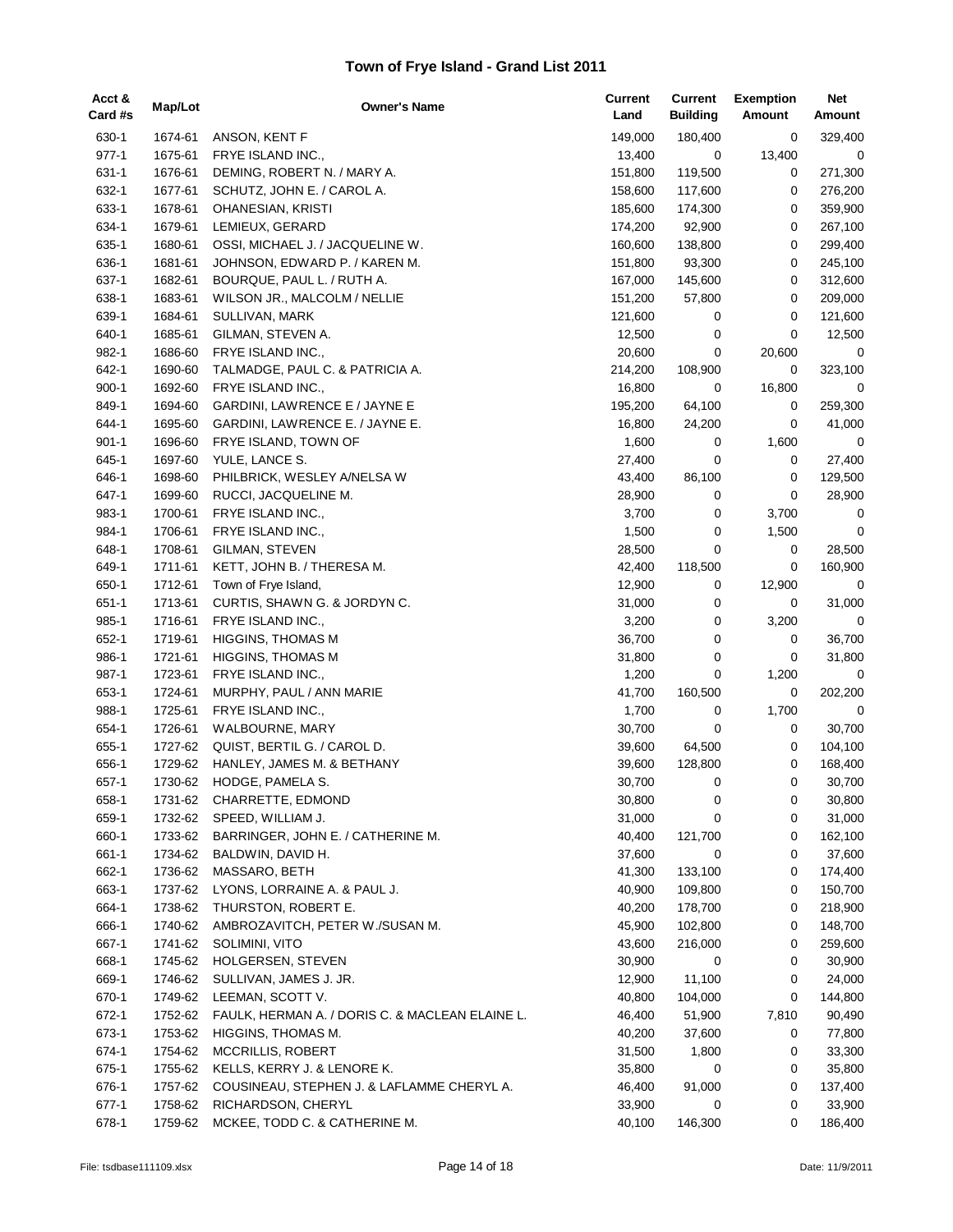| Acct &<br>Card #s | Map/Lot | <b>Owner's Name</b>                            | <b>Current</b><br>Land | <b>Current</b><br><b>Building</b> | <b>Exemption</b><br>Amount | Net<br>Amount |
|-------------------|---------|------------------------------------------------|------------------------|-----------------------------------|----------------------------|---------------|
| 679-1             | 1760-62 | POWERS, TIMOTHY M. / NANCY A.                  | 31,400                 | 0                                 | 0                          | 31,400        |
| 680-1             | 1761-62 | FLYNN, ROBERT P & PATRICIA A                   | 39,800                 | 181,500                           | 0                          | 221,300       |
| 681-1             | 1762-62 | WALGROVE SEBAGO, LLC                           | 34,900                 | 0                                 | 0                          | 34,900        |
| 989-1             | 1764-62 | FRYE ISLAND INC.,                              | 3,000                  | 0                                 | 3,000                      | $\mathbf 0$   |
| 682-1             | 1767-62 | STEVENS III, WILLIAM / LOUISE                  | 42,400                 | 154,000                           | 0                          | 196,400       |
| 1057-1            | 1768-62 | FRYE ISLAND INC.,                              | 1,800                  | 0                                 | 1,800                      | 0             |
| 990-1             | 1770-62 | KENNEY, JAN & BRIAN                            | 41,600                 | 0                                 | 0                          | 41,600        |
| 683-1             | 1771-62 | FRYE ISLAND TOWN OF,                           | 11,400                 | 0                                 | 11,400                     | 0             |
| 684-1             | 1772-62 | DOWNS, AMANDA L.                               | 27,600                 | 0                                 | 0                          | 27,600        |
| 991-1             | 1773-62 | FRYE ISLAND, TOWN OF                           | 1,100                  | 0                                 | 1,100                      | 0             |
| 685-1             | 1774-62 | CHRISTY, KRISTOPHER M/DIANE M                  | 37,800                 | 159,200                           | 0                          | 197,000       |
| 686-1             | 1775-62 | DALY, NEIL & PAULA                             | 37,700                 | 100,300                           | 0                          | 138,000       |
| 687-1             | 1776-62 | DRISCOLL, EUGENE C. & HART ELLEN               | 27,600                 | 0                                 | 0                          | 27,600        |
| 688-1             | 1778-62 | MESSER SR., DANIEL L.                          | 39,500                 | 42,500                            | 0                          | 82,000        |
| 992-1             | 1780-62 | FRYE ISLAND INC.,                              | 3,900                  | 0                                 | 3,900                      | 0             |
| 689-1             | 1786-62 | Town of Frye Island, (Tax Acquired)            | 2,700                  | 0                                 | 0                          | 2,700         |
| 993-1             | 1788-62 | FRYE ISLAND INC.,                              | 1,800                  | 0                                 | 1,800                      | 0             |
| 690-1             | 1789-62 | BOYD, BRIAN R & BRETT                          | 30,600                 | 0                                 | 0                          | 30,600        |
| 691-1             | 1790-62 | MCKEE, JOHN H. / HELEN H.                      | 39,400                 | 55,500                            | 0                          | 94,900        |
| 692-1             | 1791-62 | NADEAU, SCOTT/JULIE                            | 39,900                 | 110,900                           | 0                          | 150,800       |
| 994-1             | 1794-62 | FRYE ISLAND INC.,                              | 2,800                  | 0                                 | 2,800                      | 0             |
| 995-1             | 1796-62 | FRYE ISLAND, TOWN OF                           | 2,500                  | 0                                 | 2,500                      | 0             |
| 693-1             | 1800-62 | MACOMBER, ROBERT T.                            | 35,700                 | 0                                 | 0                          | 35,700        |
| 996-1             | 1802-62 | FRYE ISLAND, TOWN OF                           | 2,600                  | 0                                 | 2,600                      | 0             |
| 1061-1            | 1804-62 | FRYE ISLAND INC.,                              | 1,800                  | 0                                 | 1,800                      | 0             |
| 694-1             | 1805-62 | FRYE ISLAND INC.,                              | 9,500                  | 0                                 | 9,500                      | 0             |
| 695-1             | 1806-62 | OSBORN, PAUL J. / LORI F.                      | 42,400                 | 145,300                           | 0                          | 187,700       |
| 696-1             | 1807-62 | WITTLIFF, DAVID S./CATHERINE N.                | 42,400                 | 118,000                           | 0                          | 160,400       |
| 697-1             | 1808-62 | ADAMS, PHILLIP REVOCABLE LIVING TRUST          | 43,700                 | 142,900                           | 0                          | 186,600       |
| 997-1             | 1809-62 | FRYE ISLAND INC.,                              | 1,600                  | 0                                 | 1,600                      | 0             |
| 698-1             | 1810-62 | <b>GORDON, JAMES W</b>                         | 33,800                 | 0                                 | 0                          | 33,800        |
| 699-1             | 1811-62 | DONOHUE, GARY M. / DIANE R.                    | 6,300                  | 0                                 | 0                          | 6,300         |
| 700-1             | 1812-62 | POTTS, KATHLEEN A. & JOSEPH                    | 40,300                 | 0                                 | 0                          | 40,300        |
| 702-1             | 1814-62 | RILEY, HEATHER                                 | 47,200                 | 41,900                            | 0                          | 89,100        |
| 703-1             | 1815-62 | BARLOW, JEFFREY G. & MELISA                    | 32,700                 | 0                                 | 0                          | 32,700        |
| 704-1             | 1816-62 | MOSES, JAMES P.                                | 32,700                 | 0                                 | 0                          | 32,700        |
| 705-1             | 1817-62 | SAVAGE, TODD S. & LINDA M. & PRENT             | 32,700                 | 0                                 | $\mathbf 0$                | 32,700        |
| 706-1             | 1818-62 | CORNUT, CHARLES L. / SHIRLEY E.                | 32,700                 | 0                                 | 0                          | 32,700        |
| 998-1             | 1822-61 | FRYE ISLAND INC.,                              | 6,700                  | 0                                 | 6,700                      | 0             |
| 707-1             | 1828-61 | HYVONEN, EERO J.                               | 38,000                 | 92,500                            | 0                          | 130,500       |
| 708-1             | 1829-61 | GATELY, WILLIAM / ELAINE                       | 42,400                 | 110,700                           | 0                          | 153,100       |
| 709-1             | 1831-61 | MACDONALD, JANE                                | 42,300                 | 68,400                            | 0                          | 110,700       |
| 710-1             | 1832-61 | BURGESS, THOMAS A. / JUDITH A.                 | 42,400                 | 81,400                            | 0                          | 123,800       |
| $711 - 1$         | 1833-61 | PORT HARBOR REALTY LLC, PORT HARBOR REALTY LLC | 32,800                 | 0                                 | 0                          | 32,800        |
| 712-1             | 1834-61 | GUTHRIE, JACQUELINE                            | 42,400                 | 61,300                            | 0                          | 103,700       |
| 713-1             | 1835-61 | BOVAIRD, NEILL L. / JADWIGA M.                 | 3,200                  | 0                                 | 0                          | 3,200         |
| 1000-1            | 1836-61 | CRIVELLARO, CHARLES P./ANN E. TTEES            | 3,200                  | 0                                 | 0                          | 3,200         |
| 714-1             | 1837-61 | BARTLETT JR., JOHN S. / CAMILLE E              | 3,200                  | 0                                 | 0                          | 3,200         |
| 715-1             | 1838-61 | LOWE, ELAINE                                   | 3,200                  | 0                                 | 0                          | 3,200         |
| 716-1             | 1839-61 | LOWE, DAVID C. / ELAINE                        | 42,400                 | 114,800                           | 0                          | 157,200       |
| $1001 - 1$        | 1842-61 | FRYE ISLAND INC.,                              | 5,500                  | 0                                 | 5,500                      | 0             |
| 717-1             | 1846-61 | BOYD, ROSEMARIE A. BOYD TRUST-2004             | 32,700                 | 0                                 | 0                          | 32,700        |
| 718-1             | 1847-61 | BOYD, JOHN R. BOYD TRUST-2004                  | 47,800                 | 107,800                           | 0                          | 155,600       |
| 1002-1            | 1848-61 | FRYE ISLAND INC.,                              | 1,700                  | 0                                 | 1,700                      | 0             |
| 719-1             | 1849-61 | PELISSIER, RICHARD L TRUSTEE                   | 43,800                 | 139,200                           | 0                          | 183,000       |
| 720-1             | 1850-61 | HALADUN, WILLIAM G / JOANN D                   | 34,400                 | 0                                 | 0                          | 34,400        |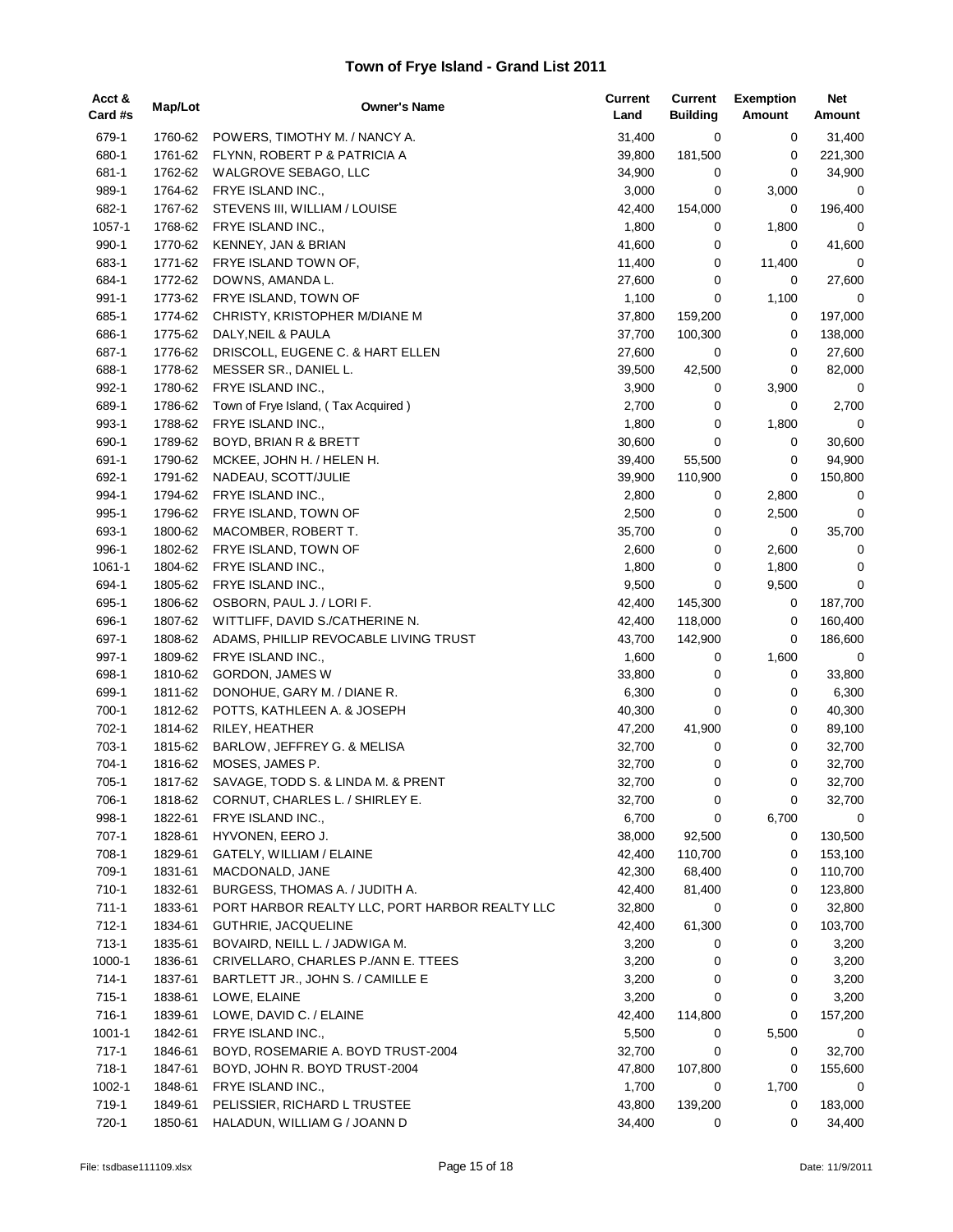| Acct &<br>Card #s | Map/Lot  | <b>Owner's Name</b>                | Current<br>Land | <b>Current</b><br><b>Building</b> | <b>Exemption</b><br>Amount | <b>Net</b><br>Amount |
|-------------------|----------|------------------------------------|-----------------|-----------------------------------|----------------------------|----------------------|
| 1003-1            | 1851-61  | FRYE ISLAND INC.,                  | 1,800           | 0                                 | 1,800                      | 0                    |
| $721-1$           | 1852-61  | HICKS, KENNETH C.                  | 35,300          | 0                                 | 0                          | 35,300               |
| 722-1             | 1853-61  | T-12 LLC,                          | 45,500          | 93,000                            | 0                          | 138,500              |
| 723-1             | 1854-61  | T-12 LLC,                          | 37,200          | 0                                 | 0                          | 37,200               |
| 1004-1            | 1855-61  | FRYE ISLAND INC.,                  | 2,000           | 0                                 | 2,000                      | 0                    |
| 724-1             | 1856-61  | HARRIS, DUNCAN B. / BETH O.        | 36,300          | 0                                 | 0                          | 36,300               |
| 725-1             | 1857-61  | FRYE ISLAND INC.,                  | 7,800           | 0                                 | 7,800                      | 0                    |
| 726-1             | 1858-61  | SCHUTZ, CAROL A.                   | 45,700          | 110,700                           | 0                          | 156,400              |
| $11 - 1$          | 1859-61  | OHANESIAN, KRISTI                  | 7,800           | 0                                 | 0                          | 7,800                |
| 727-1             | 1860-61  | PIPER, GREGORY W. / ELIZABETH L.   | 34,500          | 0                                 | 0                          | 34,500               |
| 978-1             | 1861-61  | FRYE ISLAND INC.,                  | 1,800           | 0                                 | 1,800                      | 0                    |
| 728-1             | 1862-61  | POOLER, ADAM / JACOB / PATRICK     | 34,000          | 0                                 | 0                          | 34,000               |
| 729-1             | 1863-61  | <b>ILICH, RON MARIE</b>            | 28,100          | 0                                 | 0                          | 28,100               |
| 1005-1            | 1864-61  | FRYE ISLAND INC.,                  | 8,400           | 0                                 | 8,400                      | 0                    |
| 812-1             | 1865-061 | FRYE ISLAND INC.,                  | 7,600           | 0                                 | 7,600                      | 0                    |
| 730-1             | 1866-61  | ALEXANDER, FRANCIS E. / SHORT MARY | 38,200          | 138,500                           | 0                          | 176,700              |
| 979-1             | 1867-61  | FRYE ISLAND INC.,                  | 1,200           | 0                                 | 1,200                      | 0                    |
| 731-1             | 1868-61  | FRYE ISLAND TOWN OF,               | 2,300           | 0                                 | 2,300                      | 0                    |
| 980-1             | 1870-61  | FRYE ISLAND INC.,                  | 2,300           | 0                                 | 2,300                      | 0                    |
| 732-1             | 1872-61  | HOLGERSEN, STEVEN M                | 42,500          | 6,300                             | 0                          | 48,800               |
| 733-1             | 1874-61  | COTE, DENISE J.                    | 45,400          | 189,900                           | 0                          | 235,300              |
| 734-1             | 1875-61  | SHELKOVA, REGINA                   | 42,100          | 120,700                           | 0                          | 162,800              |
| 981-1             | 1876-61  | SULLIVAN, MARK                     | 3,100           | 0                                 | 0                          | 3,100                |
| 810-1             | 1877-061 | FRYE ISLAND INC.,                  | 1,600           | 0                                 | 1,600                      | 0                    |
| $811 - 1$         | 1878-061 | FRYE ISLAND INC.,                  | 6,200           | 0                                 | 6,200                      | 0                    |
| 735-1             | 1879-61  | FRYE ISLAND INC.,                  | 1,600           | 0                                 | 1,600                      | 0                    |
| 899-1             | 1880-60  | FRYE ISLAND INC.,                  | 1,600           | 0                                 | 1,600                      | 0                    |
| 736-1             | 1881-60  | BATES, CLIFFORD S & THERESA L      | 42,100          | 166,100                           | 0                          | 208,200              |
| 898-1             | 1882-60  | FRYE ISLAND INC.,                  | 2,300           | 0                                 | 2,300                      | 0                    |
| 737-1             | 1884-60  | SHORTILL, THOMAS F.                | 32,300          | 0                                 | 0                          | 32,300               |
| 897-1             | 1886-60  | FRYE ISLAND, TOWN OF               | 2,500           | 0                                 | 2,500                      | 0                    |
| 738-1             | 1887-60  | YULE, LANCE S.                     | 12,400          | 41,800                            | 0                          | 54,200               |
| 739-1             | 1888-60  | TORRA, ANTHONY N. / MARY L.        | 38,100          | 142,000                           | 0                          | 180,100              |
| 740-1             | 1889-60  | DISALVO, ANDREW J. / CELINE M.     | 38,100          | 115,900                           | 0                          | 154,000              |
| 741-1             | 1890-60  | MESSERVEY, AMBROSE H               | 42,400          | 135,200                           | 0                          | 177,600              |
| 743-1             | 1892-60  | NOBLE, SHIRLEY                     | 38,400          | 124,000                           | 0                          | 162,400              |
| 744-1             | 1896-60  | ROOS, MARTIN F.                    | 28,200          | 0                                 | 0                          | 28,200               |
| 896-1             | 1898-60  | FRYE ISLAND INC.,                  | 2,900           | 0                                 | 2,900                      | 0                    |
| 745-1             | 1900-60  | HOLT, CAROL                        | 38,600          | 122,900                           | 0                          | 161,500              |
| $851 - 1$         | 1901-61  | BROWN, MICHAEL J / SHARON D        | 44,600          | 142,400                           | 0                          | 187,000              |
| 746-1             | 1903-61  | ROCKWELL, THOMAS P.                | 28,200          | 0                                 | 0                          | 28,200               |
| 932-1             | 1904-61  | FRYE ISLAND INC.,                  | 1,900           | 0                                 | 1,900                      | 0                    |
| 747-1             | 1906-61  | GILMAN, STEVEN                     | 38,600          | 7,900                             | 0                          | 46,500               |
| 748-1             | 1907-61  | PENDER, BERNARD A/ANN MARIE        | 28,200          | 0                                 | 0                          | 28,200               |
| $933-1$           | 1908-61  | FRYE ISLAND INC.,                  | 1,400           | 0                                 | 1,400                      | 0                    |
| 1018-1            | 1910-61  | FRYE ISLAND INC.,                  | 1,400           | 0                                 | 1,400                      | 0                    |
| 749-1             | 1911-61  | MACVANE, ERIC J/GINA L             | 28,200          | 0                                 | 0                          | 28,200               |
| 1019-1            | 1914-61  | FRYE ISLAND INC.,                  | 3,900           | 0                                 | 3,900                      | 0                    |
| 1020-1            | 1920-61  | FRYE ISLAND INC.,                  | 1,900           | 0                                 | 1,900                      | 0                    |
| 750-1             | 1921-61  | FRYE ISLAND INC.,                  | 12,400          | 0                                 | 12,400                     | 0                    |
| $751-1$           | 1922-61  | YANICKY, JOHN F. / ALICE R.        | 2,400           | 0                                 | $\mathbf 0$                | 2,400                |
| 752-1             | 1923-61  | FRYE ISLAND TOWN OF,               | 605,000         | 109,700                           | 714,700                    | 0                    |
| 852-1             | 1924-61  | FRYE ISLAND INC.,                  | 1,700           | 0                                 | 1,700                      | 0                    |
| 753-1             | 1925-61  | JOHN M & LINDA J. KIRK, TRUSTEES   | 27,600          | 0                                 | 0                          | 27,600               |
| 853-1             | 1926-61  | TYACK, WILLIAM J                   | 39,200          | 58,000                            | 0                          | 97,200               |
| 754-1             | 1927-61  | CLAYTON, KENNETH J/CHRISTINE M     | 28,500          | 0                                 | 0                          | 28,500               |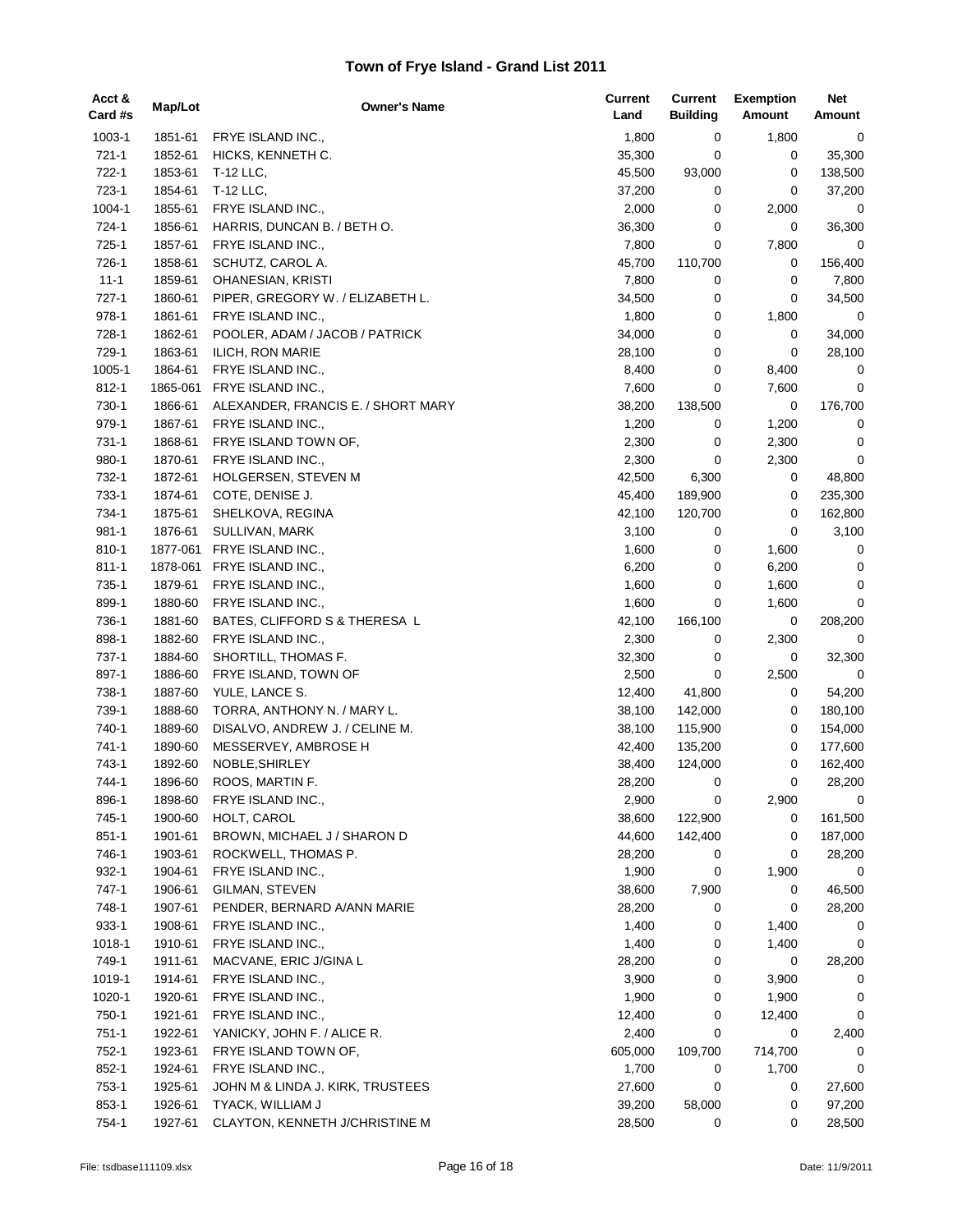| Acct &<br>Card #s | Map/Lot | <b>Owner's Name</b>                          | Current<br>Land | <b>Current</b><br><b>Building</b> | <b>Exemption</b><br>Amount | <b>Net</b><br>Amount |
|-------------------|---------|----------------------------------------------|-----------------|-----------------------------------|----------------------------|----------------------|
| 755-1             | 1928-61 | HELBICK, JOSEPH J. JR & MARIJANE V.          | 39,700          | 130,300                           | 0                          | 170,000              |
| 756-1             | 1929-61 | HELBICK, JOSEPH J. JR. & MARIJANE V.         | 29,300          | 0                                 | 0                          | 29,300               |
| $757-1$           | 1930-61 | HELBICK, JOSEPH J. JR & MARIJANE V.          | 28,600          | 0                                 | 0                          | 28,600               |
| 757-2             | 1930-61 | HELBICK, JOSEPH J. JR & MARIJANE V.          | 0               | 0                                 | 0                          | 0                    |
| 1022-1            | 1936-61 | FRYE ISLAND INC.,                            | 4,100           | 0                                 | 4,100                      | 0                    |
| 758-1             | 1939-61 | MORSE III, JAMES H.                          | 29,100          | 0                                 | 0                          | 29,100               |
| 759-1             | 1940-61 | YATES, DEREK L. & CATHERINE                  | 28,600          | 0                                 | 0                          | 28,600               |
| $928 - 1$         | 1941-61 | YATES, DEREK L                               | 40,900          | 169,300                           | 0                          | 210,200              |
| 760-1             | 1943-61 | GASCO, BRUCE A./TARA A                       | 39,500          | 77,800                            | 0                          | 117,300              |
| 761-1             | 1944-61 | THE RICHARD AND DIANE BEAUDOIN, FAMILY TRUST | 39,000          | 39,000                            | 0                          | 78,000               |
| 762-1             | 1945-61 | RUBIN, DAVID V. L.                           | 28,600          | 0                                 | 0                          | 28,600               |
| 763-1             | 1946-61 | KAKITIS, LEON H/SALLY E.                     | 39,000          | 139,100                           | 0                          | 178,100              |
| 765-1             | 1948-60 | MYATT, JOHN                                  | 42,000          | 95,900                            | 0                          | 137,900              |
| 766-1             | 1949-60 | MYATT, JOHN/ROBERTA L.                       | 28,200          | 0                                 | 0                          | 28,200               |
| $903-1$           | 1950-60 | FRYE ISLAND INC.,                            | 2,200           | 0                                 | 2,200                      | 0                    |
| 880-1             | 1957-60 | FRYE ISLAND INC.,                            | 1,200           | 0                                 | 1,200                      | 0                    |
| 767-1             | 1958-60 | LIBBY, ROBERT W & CYNTHIA F                  | 2,400           | 0                                 | 0                          | 2,400                |
| 768-1             | 1959-60 | LIBBY, ROBERT W/CYNTHIA F                    | 38,700          | 59,500                            | 0                          | 98,200               |
| $902 - 1$         | 1960-60 | FRYE ISLAND INC.,                            | 1,600           | 0                                 | 1,600                      | 0                    |
| 769-1             | 1962-60 | KIRBY, ROBINSON J. & CAITLIN H.              | 38,300          | 115,900                           | 0                          | 154,200              |
| 770-1             | 1963-60 | BLOOM, DEBORAH A                             | 38,300          | 39,700                            | 0                          | 78,000               |
| $771-1$           | 1964-60 | RUCCI, RONALD S. / JACQUELINE M.             | 39,700          | 101,200                           | 0                          | 140,900              |
| $772-1$           | 1967-61 | MCLATCHY, PAUL / ELIZABETH                   | 2,400           | 0                                 | 0                          | 2,400                |
| 1027-1            | 1970-61 | FRYE ISLAND INC.,                            | 3,900           | 0                                 | 3,900                      | 0                    |
| 938-1             | 1972-61 | FRYE ISLAND INC.,                            | 3,000           | 0                                 | 3,000                      | 0                    |
| 773-1             | 1978-61 | DEL CAMP, BRIAN J.                           | 27,200          | 0                                 | 0                          | 27,200               |
| 774-1             | 1982-61 | ROKES, RICHARD A. & MICHELLE M.              | 37,800          | 139,500                           | 0                          | 177,300              |
| 775-1             | 1984-61 | <b>REBUCK, BERNICE</b>                       | 4,300           | 0                                 | 0                          | 4,300                |
| 776-1             | 1985-61 | FRYE ISLAND TOWN OF,                         | 2,400           | 0                                 | 2,400                      | 0                    |
| $777-1$           | 1986-62 | CHAPIN, JULIE                                | 194,600         | 175,500                           | 0                          | 370,100              |
| 778-1             | 1987-62 | ROGERS, WINIFRED J                           | 194,600         | 150,300                           | 0                          | 344,900              |
| 779-1             | 1988-62 | ASHLEY, MICHAEL A. / JUDITH L. TTEES         | 188,400         | 165,900                           | 0                          | 354,300              |
| 780-1             | 1989-62 | WHITE, PAUL J.                               | 186,600         | 138,400                           | 0                          | 325,000              |
| 781-1             | 1990-62 | JACKSON, ROSEMARY F TRUSTEE                  | 186,600         | 155,900                           | 0                          | 342,500              |
| 782-1             | 1991-62 | REALI, FRANK / CARMELA A.                    | 186,600         | 105,000                           | 0                          | 291,600              |
| 783-1             | 1992-62 | HAMBLETON, BARBARA J.                        | 186,600         | 52,800                            | 0                          | 239,400              |
| 784-1             | 1993-62 | NICHOL, ROBERT F.                            | 186,600         | 64,300                            | 0                          | 250,900              |
| 929-1             | 1994-62 | FRYE ISLAND INC.,                            | 14,200          | 0                                 | 14,200                     | 0                    |
| 785-1             | 1997-62 | MARCIONEK, DAVID J. / DEBORAH M.             | 40,500          | 400                               | 0                          | 40,900               |
| $930 - 1$         | 1998-62 | FRYE ISLAND, TOWN OF                         | 11,000          | 0                                 | 11,000                     | 0                    |
| 939-1             | 1999-62 | FRYE ISLAND, TOWN OF                         | 1,100           | 0                                 | 1,100                      | 0                    |
| 947-1             | 2000-62 | FRYE ISLAND INC.,                            | 7,100           | 0                                 | 7,100                      | 0                    |
| 854-1             | 2007-62 | MACGREGOR III, JOHN W TRUSTEE                | 2,700           | 0                                 | 0                          | 2,700                |
| 948-1             | 2008-62 | FRYE ISLAND INC.,                            | 91,600          | 0                                 | 91,600                     | 0                    |
| 859-1             | 2026-62 | SULLIVAN, PHILIP G / CHERYL A                | 173,600         | 188,200                           | 0                          | 361,800              |
| 1028-1            | 2028-62 | FRYE ISLAND INC.,                            | 22,400          | 0                                 | 22,400                     | 0                    |
| $150 - 1$         | 3004-62 | NICHOLAS PROPERTIES LLC                      | 321,200         | 291,400                           | 0                          | 612,600              |
| $300-1$           | 3005-62 | POOR, DAVID J                                | 275,600         | 178,100                           | 0                          | 453,700              |
| 886-1             | 3006-62 | FRYE ISLAND, TOWN OF                         | 848,000         | 0                                 | 848,000                    | 0                    |
| 791-1             | 3009-61 | GALIPEAU, RICHARD L. / KAREN K.              | 0               | 9,300                             | 0                          | 9,300                |
| 792-1             | 3010-62 | FAULK, HERMAN A.                             | 28,800          | 0                                 | 0                          | 28,800               |
| 793-1             | 3012-62 | KARPACZ, PATRICIA L. TRUSTEE OF THE          | 159,800         | 89,700                            | 0                          | 249,500              |
| 1047-1            | 3031-62 | CHAPMAN, JOHN N. / DELORES                   | 336,000         | 610,800                           | 0                          | 946,800              |
| 1048-1            | 3032-62 | REC-CMC PROPERTIES, LLC                      | 336,000         | 485,900                           | 0                          | 821,900              |
| 1049-1            | 3033-62 | COLLEEN M. CLOUGH, REVOCABLE TRUST           | 319,900         | 0                                 | 0                          | 319,900              |
| 1050-1            | 3034-62 | MCGONAGLE, MICHAEL                           | 274,500         | 0                                 | 0                          | 274,500              |